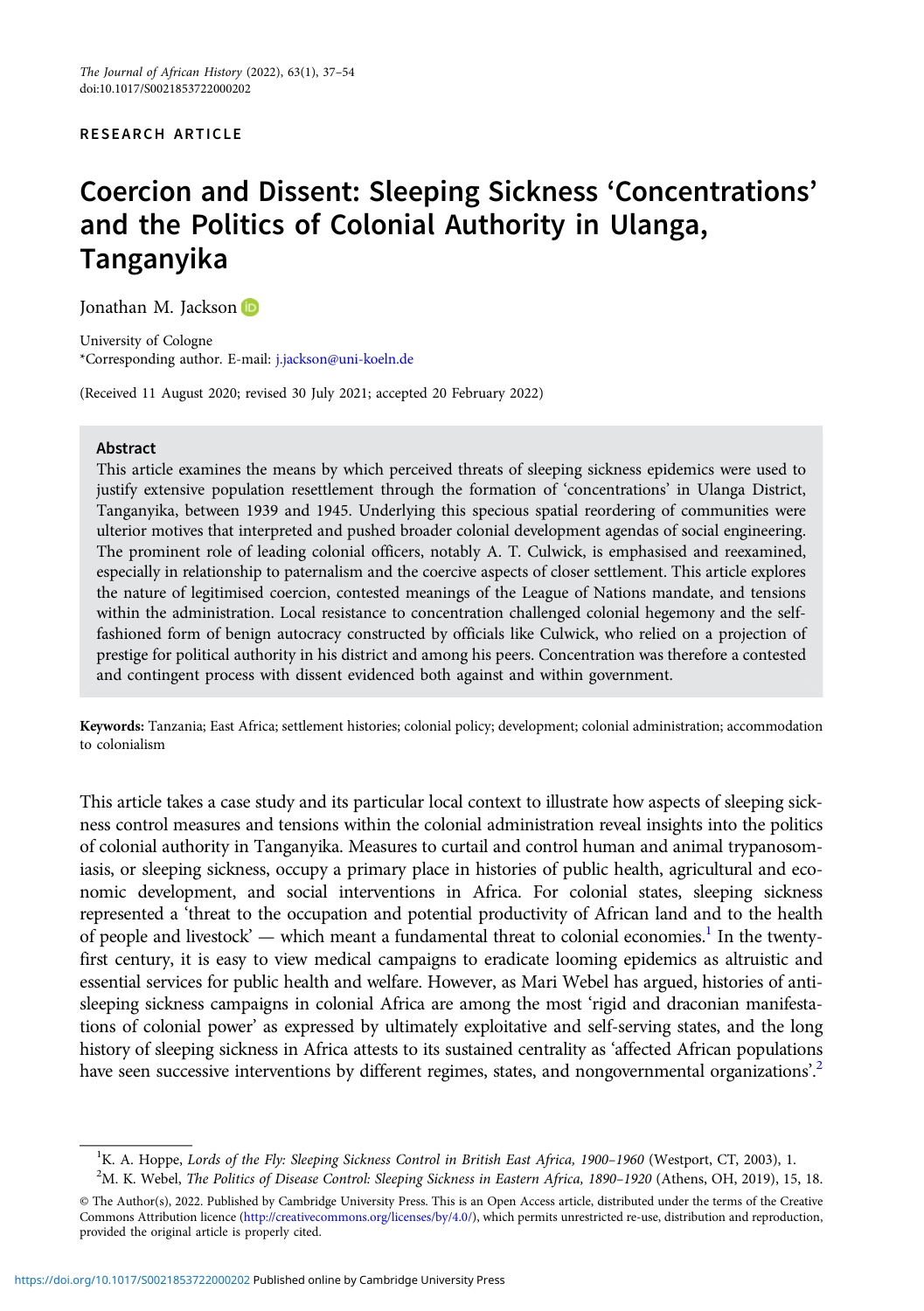The historiography of sleeping sickness in East Africa is a developed but ever-broadening field.<sup>3</sup> The fundamental work is John Ford's 1971 book The Role of Trypanosomiasis in African Ecology, alongside which should be read James Giblin's seminal 1990 article, which reconsidered Ford's work and argued for the importance of further historical research.<sup>4</sup> Since the early 1970s, when Antony Duggan and Gregory Knight added to Ford's insights, each subsequent decade has brought new and significant contributions.<sup>5</sup> Maryinez Lyons's pioneering research reconstructed a social history of sleeping sickness control in the Belgian Congo for the years 1900 to 1940 and included detailed analysis of the early colonial utilisation of oppressive isolation camps as a means of controlling infection.<sup>6</sup> Localised studies offered further insights by narrowing the focus, such as Eileen Fisher's study of sleeping sickness control measures and coercive resettlement programmes on the Ugalla River in Tanzania.<sup>7</sup> The social constructions and psychological meanings placed on sleeping sickness interventions were imaginatively and evocatively examined in Luise White's work on colonial sleeping sickness control in Northern Rhodesia, which explored the themes of vampire accusations, bloodsucker superstitions, and rumour.<sup>8</sup> The most comprehensive study remains Kirk Hoppe's Lords of the Fly, which provides a more generalised history of sleeping sickness in the areas around Lake Victoria over the colonial period.<sup>9</sup> Typical of more recent approaches that have set sleeping sickness within the broader context of colonial and postcolonial development interventions, Julie Weiskopf's social history of resettlement in western Tanzania examines 1930s sleeping sickness control in Buha, Kigoma Region, in tandem with *Ujamaa* villagization policies of the 1970s.<sup>10</sup> Beyond East Africa, recent research on the history of sleeping sickness control measures in West Africa and in Portuguese Africa has highlighted the failure of past medical interventions and their profoundly detrimental effects upon populations, greatly diminishing their trust in professional medical interventions of all kinds as well as causing significant side effects and loss of life.<sup>11</sup> Most recently, Mari Webel expanded 'our histories of sleeping sickness [1890–1920] by orienting around affected communities and how they responded to and made sense of illness amid colonial control measures' while considering the fundamental importance of historical local contexts in trajectories of colonial public health. Webel provides 'productive new insights for an admittedly well-studied phenomenon' that only highlights how novel case studies, drawing from

<sup>8</sup>L. White, Speaking with Vampires: Rumour and History in Colonial Africa (Berkeley, 2000); L. White, 'Tsetse visions: narratives of blood and bugs in colonial Northern Rhodesia', The Journal of African History, 36:2 (1995), 219-45.<br><sup>9</sup>Hoppe, Lords of the Fly.

<sup>&</sup>lt;sup>3</sup>For useful overviews, D. R. Headrick, 'Sleeping sickness epidemics and colonial responses in East and Central Africa, 1900–1940', PLoS Neglected Tropical Diseases, 8:4 (2014), 1–8; and G. Hide, 'History of sleeping sickness in East Africa', Clinical Microbiology Review, 12:1 (1999), 112–25. <sup>4</sup>

<sup>&</sup>lt;sup>4</sup>J. Ford, The Role of Trypanosomiasis in African Ecology (Oxford, 1971); J. Giblin, 'Trypanosomiasis control in African history: an evaded issue?', The Journal of African History, 31:1 (1990), 59-80.

<sup>&</sup>lt;sup>5</sup>A. J. Duggan, 'An historical perspective', in H. W. Mulligan (ed.), *The African Trypanosomiasis* (London, 1970); C. G. Knight, 'The ecology of sleeping sickness', Annals of the Association of American Geographers, 61:1 (1971), 23-44.

<sup>&</sup>lt;sup>6</sup>M. Lyons, 'From "death camps" to *cordon sanitaire*: the development of sleeping sickness policy in the Uele district of the Belgian Congo, 1903–14', The Journal of African History, 26 (1985), 69–91; M. Lyons, The Colonial Disease: A Social History of Sleeping Sickness in Northern Zaire, 1900–<sup>1940</sup> (Cambridge, 1992). <sup>7</sup>

E. Fisher, 'Forced resettlement, rural livelihoods and wildlife conservation along the Ugalla River in Tanzania', in D. Chatty and M. Colchester (eds.), Conservation and Mobile Indigenous Peoples: Displacement Forced Settlement, and Sustainable Development (Oxford, 2002), 119-41.

<sup>&</sup>lt;sup>10</sup>J. M. Weiskopf, 'Resettling Buha: a social history of resettled communities in Kigoma Region, Tanzania, 1933-1975' (unpublished PhD thesis, University of Minnesota, 2011); J. M. Weiskopf, 'Living in "cold storage": an interior history of Tanzania's sleeping sickness concentrations, 1933–1946', International Journal of African Historical Studies, 49:1 (2016), 1–22.

<sup>&</sup>lt;sup>11</sup>See G. Lachenal, *The Lomidine Files: The Untold Story of a Medical Disaster* (Baltimore, 2014); S. Coghe, 'Sleeping sickness control and the transnational politics of mass chemoprophylaxis in Portuguese colonial Africa', Portuguese Studies Review, 25:1 (2017), 57–89; and, D. Bannister, 'The sorcerer's apprentice: sleeping sickness, onchocerciasis, and unintended consequences in Ghana, 1930–60', The Journal of African History, 62:1 (2021), 29–57.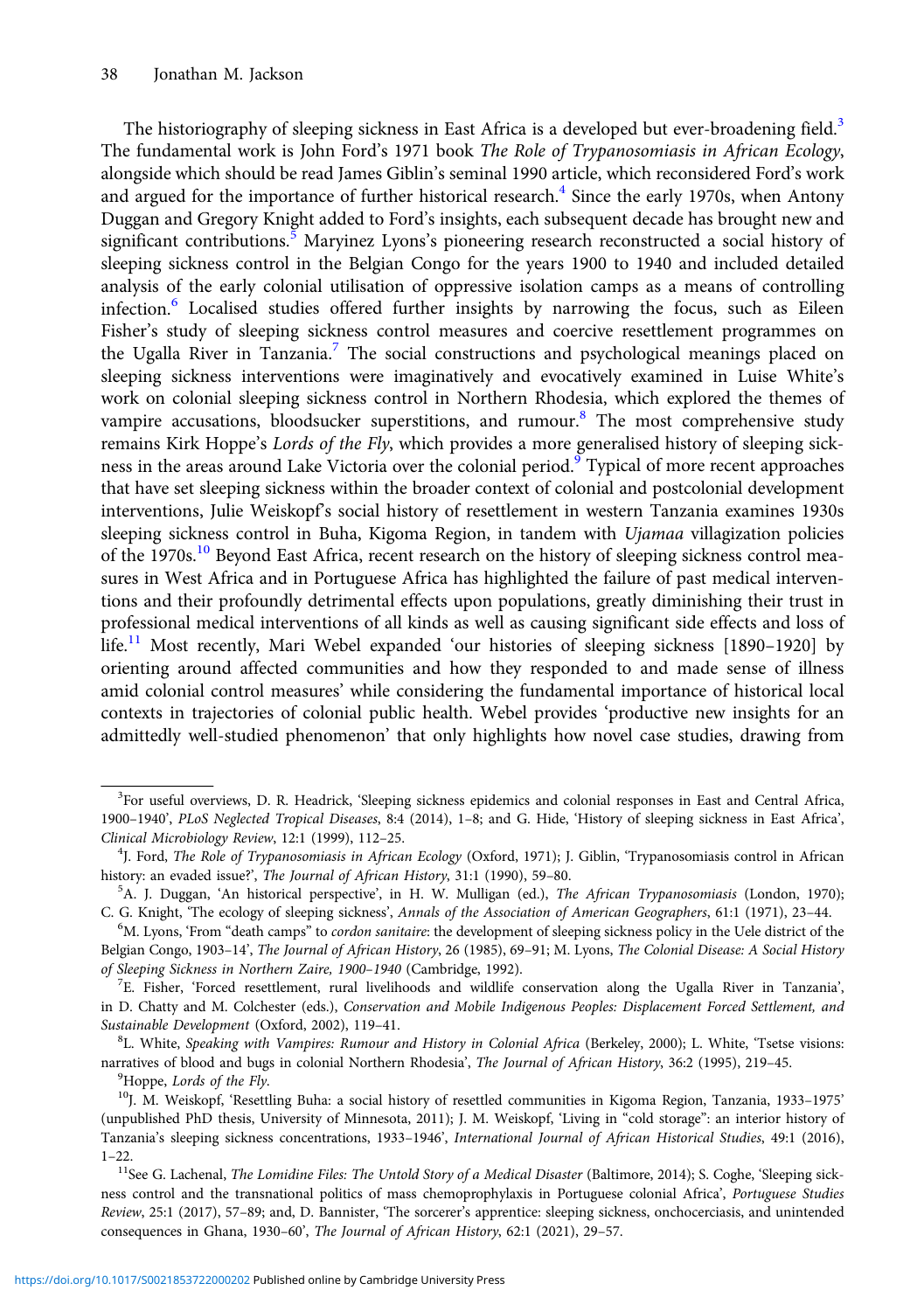rich and unexhausted archival material, continue to uncover new findings that reassess and augment the limits of our knowledge. $^{12}$ 

This article follows Webel by linking sleeping sickness control to the politics of colonial development and documents how the threat of widespread epidemic — rather than a response to an outbreak — drove measures that predominantly served as a vehicle to implement colonial visions of a spatial and political reorganisation of rural communities. Colonial approaches evolved, were never uniform, and often heavily 'depended on the interests and skills of local colonial officials' and 'relationships between local people, local elites, and colonial authorities'.<sup>13</sup> This article takes up this key point to illustrate how sleeping sickness control measures were approached and managed by colonial authorities in the distinct social and political landscape of Ulanga District, a region some 400 kilometres southwest of Dar es Salaam (see [Fig. 1](#page-3-0), showing the area outlined in [Fig. 2](#page-4-0)).

The propriety of these measures and the coercive aspects of their implementation are examined alongside an example of local resistance to concentration that exposed tensions and contradictions in the administration's approach to local governance. In Ulanga, the firmest advocate of sleeping sickness measures was A. T. (Arthur Theodore) Culwick, whose role and influence was central. This study presents Culwick as its protagonist and reexamines his character by illuminating certain ideologies that, while not uncommon among colonial officials, strike a discordant note in existing representations and understandings of this individual, highlighting the often-problematic interventions of the self-styled amateur ethnographer in colonial Africa. Culwick subscribed to a paternalistic justification of authoritarian means to achieve progress in his district, resulting in interventions that were far more severe than mere inconveniences for Ulanga's communities. Moreover, this study offers a further example of the colonial tendency to exaggerate crises — in this case, epidemiological crisis — in order to achieve heightened control and pursue additional policy objectives. The Ulanga experience thus has its own distinctive elements that provide insight into the place of concentrated settlement in relation to wider colonial development policies, practices, and principles.<sup>14</sup>

#### Sleeping sickness and concentration

It is necessary to provide a brief overview of the history of sleeping sickness in East Africa to express how the gravity of the disease in certain places at certain times heightened fears of its spread. This contextualises how the looming shadow of sleeping sickness could then be utilised as justification for colonial campaigns of closer settlement serving ulterior motives.

Colonial concerns about sleeping sickness in East Africa originated in the initial years of the twentieth century. The severity of early experience of the disease, amplified by the initial struggle to understand the epidemiology, set the tone for subsequent engagement.<sup>15</sup> First identified in Uganda in 1901, by 1905 the epidemic had killed at least 200,000 people in Busoga District

sleeping sickness policy. The wartime context is coincidental, but did to some degree influence colonial responses to dissent.<br><sup>15</sup>An underutilised source for this period is the 'Confidential Print: Africa' series held by London (TNAUK), esp. CO 879, CO 885, and FO 403; see also the papers (MS2414) of Sir Arthur Bagshawe, Director of the Sleeping Sickness Bureau, held by the Royal College of Physicians, London (RCP).

 $12$ Webel, Politics of Disease Control, 6; M. Webel, 'Medical auxiliaries and the negotiation of public health in colonial north-western Tanzania', The Journal of African History 54 (2013), 393-416; M. Webel, 'Ziba politics and the German sleeping sickness camp at Kigarama, Tanzania, 1907–14', The International Journal of African Historical Studies, 47:3 (2014), 399– 423.<br><sup>13</sup>Hoppe, *Lords of the Fly*, 110.<br><sup>14</sup>Critical texts on amateur ethnography in Africa include G. I. Jones, 'Social anthropology in Nigeria during the colonial

period', Africa: Journal of the International African Institute, 44: 3 (1974), 280–9; H. Kuklick, The Savage Within: The Social History of British Anthropology, 1885–1945 (Cambridge, 1991), 182–241; P. Pels, 'The pidginization of Uluguru politics: administrative ethnography and the paradoxes of indirect rule', American Ethnologist, 23:4 (1996), 738-61; H. Tilley and R. Gordon (eds.), Ordering Africa: Anthropology, European Imperialism and the Politics of Knowledge (Manchester, 2010). While this article focuses on the years 1939–45, its periodisation reflects developments within Ulanga and Tanganyika's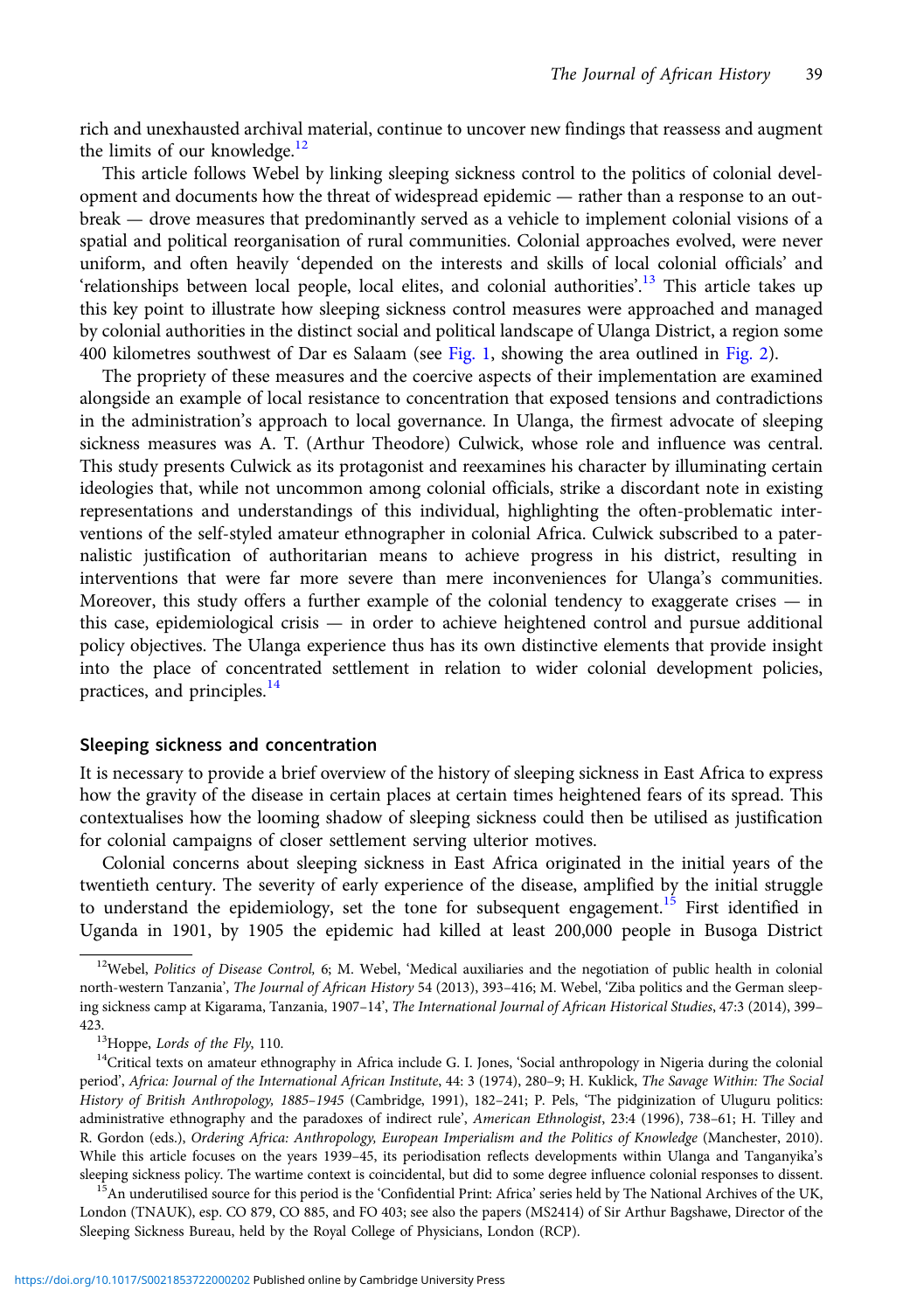<span id="page-3-0"></span>

Fig. 1. Tanganyika Government, Atlas of Tanganyika (Dar es Salaam, 1942). Outline showing relative position of area highlighted in [Fig. 2.](#page-4-0)

Source: Bodleian Libraries, University of Oxford. Modified with permission.

alone.<sup>16</sup> In this period, sleeping sickness was seen in colonial terms as the greatest barrier to Uganda's economic and social development. In 1907, during his tour of East Africa as undersecretary of state for the colonies, Winston Churchill wrote to King Edward VII of the 'many serious diseases' in Uganda, of which 'the worse of all is the sleeping sickness'.<sup>17</sup> Churchill barely understood the disease, but he grasped the essentials of its potentially devastating impact. 'It is like an old time wizard's curse', he told the king:

In order that the spell may work, five separate conditions must all be present: water, trees, bushes, the tsetse fly and one infected person. Remove any one of these and the charm is broken. But let them all be conjoined, and the absolute and certain extermination of every human being within the area is only a question of time.<sup>18</sup>

<sup>&</sup>lt;sup>16</sup>Knight, 'Ecology of sleeping sickness', 26–7.<br><sup>17</sup>Chartwell Papers, University of Cambridge (CHAR) 10/27/66–69, Winston Churchill to King Edward VII, 27 Nov. 1907.<br><sup>18</sup>Ibid.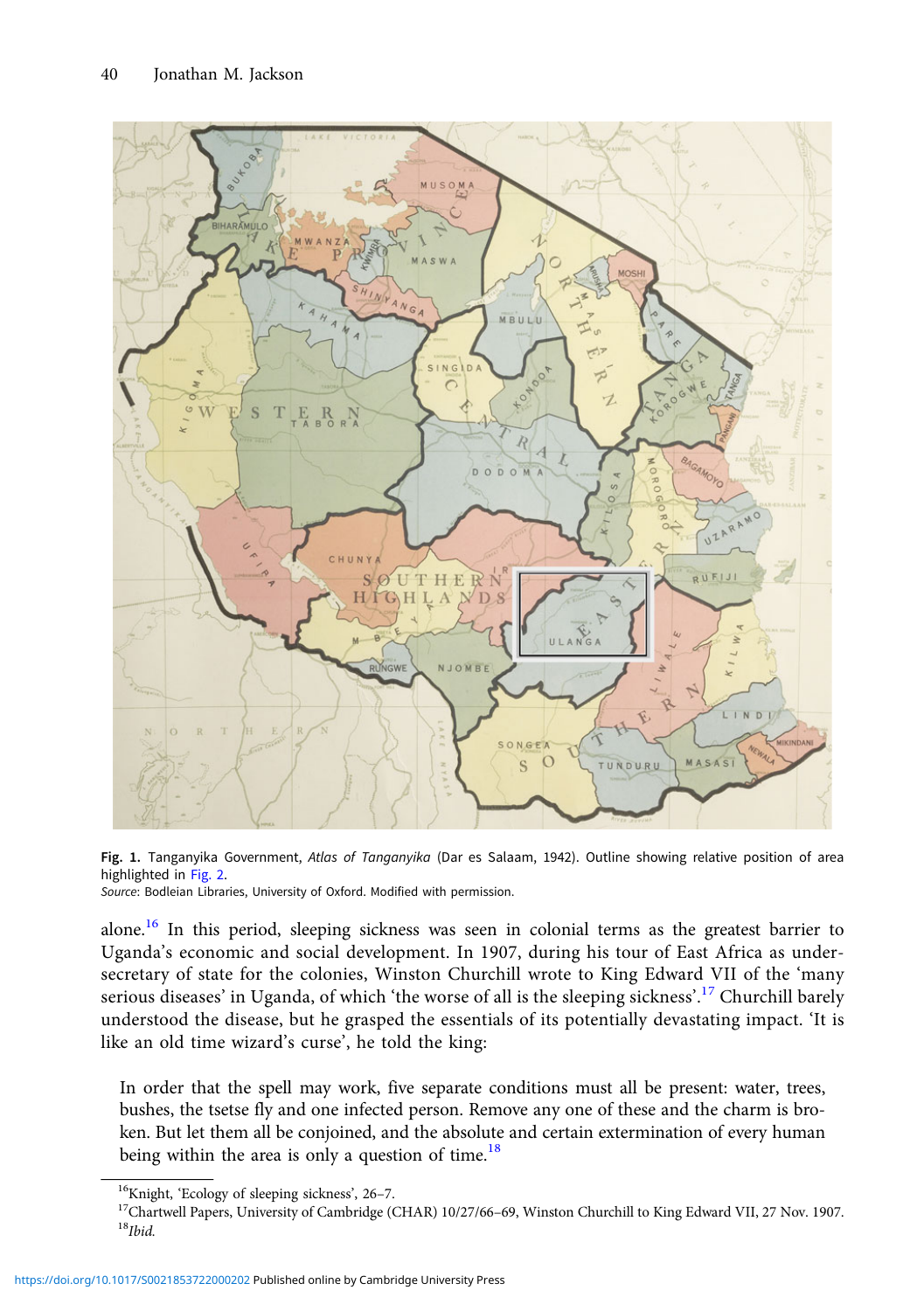<span id="page-4-0"></span>

Fig. 2. Area of Ulanga District showing relevant aspects. Created by author.

This thesis of 'ecological imbalance' due to 'quantitative changes in the relationships [between] man, his domestic livestock, and the wild fauna — and the effects of these changes upon . . . the trypanosomes and the tsetse' was the crucial framework upon which colonial thinking around sleeping sickness and its control developed.<sup>19</sup> As the tsetse fly is the only identified biological vector of sleeping sickness, its capacity for environmental devastation, specifically with regard to human settlement and husbandry, pivots on an ability to control the fly, the disease, or both.

The first incidence in Tanganyika of a more virulent form of human sleeping sickness (Rhodesian, or Trypanosoma rhodesiense) was identified at Ruvuma River in 1911, followed by an extensive outbreak in Mwanza during 1922.<sup>20</sup> The response was institutionalised in 1926 by the establishment of a Sleeping Sickness Control division of the Department of Medical Services. In 1930, a research laboratory to investigate trypanosomiasis was established at Tinde, near Shinyanga.<sup>21</sup> Sleeping sickness research was rooted in the Medical Department, yet its effects were a primary concern for other departments, particularly Agriculture and Game. The stratification of colonial administration was undermined by the tsetse fly as its pervading problems transcended the capacity for interdepartmental cooperation. A Sleeping Sickness Committee was established in 1933 in order to coordinate and manage government response, but this ultimately had limited effect.<sup>22</sup>

<sup>&</sup>lt;sup>19</sup>H. Kjekshus, Ecology Control and Economic Development in East African History (London, 1977), 166; Ford, Role of Trypanosomiasis, 494.<br><sup>20</sup>J. F. R. Hill and J. P. Moffett, *Tanganyika: A Review of its Resources and their Development* (Dar es Salaam, 1955);

TNAUK WO 287/18, 'Intelligence notes on British and German East Africa', Mar. 1916.<br><sup>21</sup>K. C. Willet, 'Trypanosomiasis research at Tinde', *Tanganyika Notes and Records*, 34 (1953), 33.<br><sup>22</sup>A. Beck, *A History of the Briti*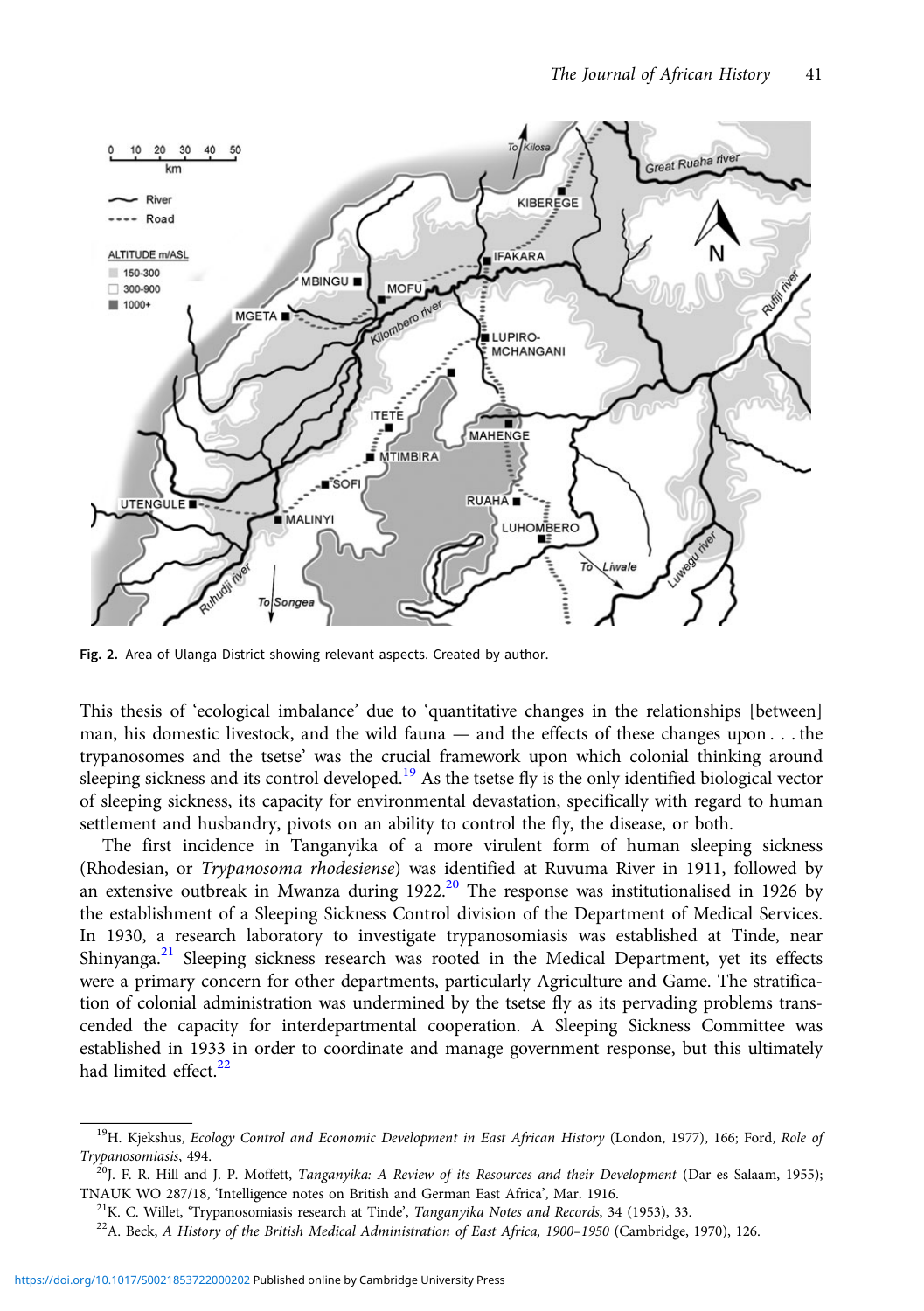Prior to 1923 there had been no practical attempt to target tsetse directly and 'fight these flies' in Tanganyika, other than through game extermination.23 Previously, wholesale depopulation of tsetse-infested areas was considered a swift but drastic measure to protect populations, and was a first response to curb a rising epidemic and prevent the disease from 'devastating villages' and 'sweeping away entire populations'.<sup>24</sup> Elsewhere, tsetse presence did not unequivocally signify the existence of sleeping sickness, but this was increasingly assumed. Estimates of the extent of tsetse infestation in the 1920s suggested that two-thirds of Tanganyika's land was under threat.<sup>25</sup> Land clearances designed to reclaim land from tsetse fly encroachments became a favoured approach to protect populations. These 'fly barriers' were maintained by grazing livestock and settlement. Ideas about the ideal settlement density to prevent tsetse encroachment emerged by the 1930s: a population density of between 5 and 25 households to the square mile was deemed dangerous, while a density of 50 to 80 households allowed the maintenance of fly-free land.<sup>26</sup> Some thought a higher ideal of 100 households to the square mile was required, spurring debates on the risks of soil erosion and diminished agricultural fertility.<sup>27</sup>

By the 1940s, then, colonial thinking in Tanganyika focused on two approaches to sleeping sickness control. The first was to eliminate animal reservoirs of the trypanosomes through the destruction or driving away of all game within the vicinity of settlements. The second required scattered communities living in fly-infested bush to be resettled in large, compact communities, maintained as fly-free areas in a procedure known as concentration. If no suitable area was available, then a resettlement site was created by large-scale bush clearing, relying on the concentrated population to maintain the area fly-free through agriculture and reslashing.<sup>28</sup> The practice of resettling 'scattered communities' into 'large, compact communities' had become well established in Tanganyika as the dominant and preferred response to tsetse infestation.

This method of concentration had been evolving since the 1920s.<sup>29</sup> In 1926, government response to outbreaks already involved 'the treatment of infected cases and the concentration of the population in fly-free clearings<sup>', 30</sup> These arrangements resembled the creation of 'special camps' to isolate victims, akin to the *cordons sanitaires* that had been implemented in Belgian Congo.<sup>31</sup> In 1933 government formalised its own policies with the publication of a sessional paper arguing for 'the concentration of the people' wherever possible as the large scale treatment of patients in hospitals was not considered practicable.<sup>32</sup> The Sleeping Sickness Concentration Committee also highlighted the 'incidental advantages' of this process, as perceived by the colonial state, in 'the creation of economic self-supporting units, the greater practicability of affording medical and educational facilities, and, generally, the increased social amenities and advantages resulting from a denser local population'.<sup>33</sup> This 'policy of concentration' was ideologically extended so that 'the populations of all sleeping sickness areas

<sup>&</sup>lt;sup>23</sup>Tanganyika Territory, *Tsetse Reclamation Annual Report for the Year ended 31st March*, 1929 (Dar es Salaam, 1930), 1.<br><sup>24</sup>F. Oswald, *Alone in the Sleeping-Sickness Country* (London, 1923), 80–101.<br><sup>25</sup>Hoppe, *Lords* 

<sup>120–6.&</sup>lt;br><sup>27</sup>F. Apted, 'Sleeping sickness in Tanganyika: past, present, and future', *Transactions of The Royal Society of Tropical* 

*Medicine and Hygiene*, 56:1 (1962), 23; P. A. Buxton, *Trypanosomiasis in Eastern Africa*, 1947 (London, 1948), 35.<br><sup>28</sup>Fairbairn, *Sleeping Sickness*, 2.<br><sup>29</sup>The term 'concentration' was recognised as problematic by the

the Director of Medical Services thought 'it advisable to drop the use of the word "concentration" in future and to substitute "resettlement"', as quoted from Tanzania National Archives, Dar es Salaam (TNA) 31731, Director of Medical Services

<sup>(</sup>DMS) to Chief Secretary (CS), 27 Sep. 1943.<br><sup>30</sup>'Sleeping sickness in Tanganyika Territory', *The Lancet* (July 3, 1926), 29. The first 'settlements' were at Maswa (1922), and Tabora and Ufipa (1925); see Buxton, *Trypano* 

 $^{31}$ Lyons, "Death camps to *cordon sanitaire*", 70.<br> $^{32}$ Tanganyika Territory Medical Department, *Sleeping Sickness Problem in the Western and Lake Provinces, and in Relation* to Uganda, Sessional paper no. 7 (Dar es Salaam, 1933). <sup>33</sup>Ibid.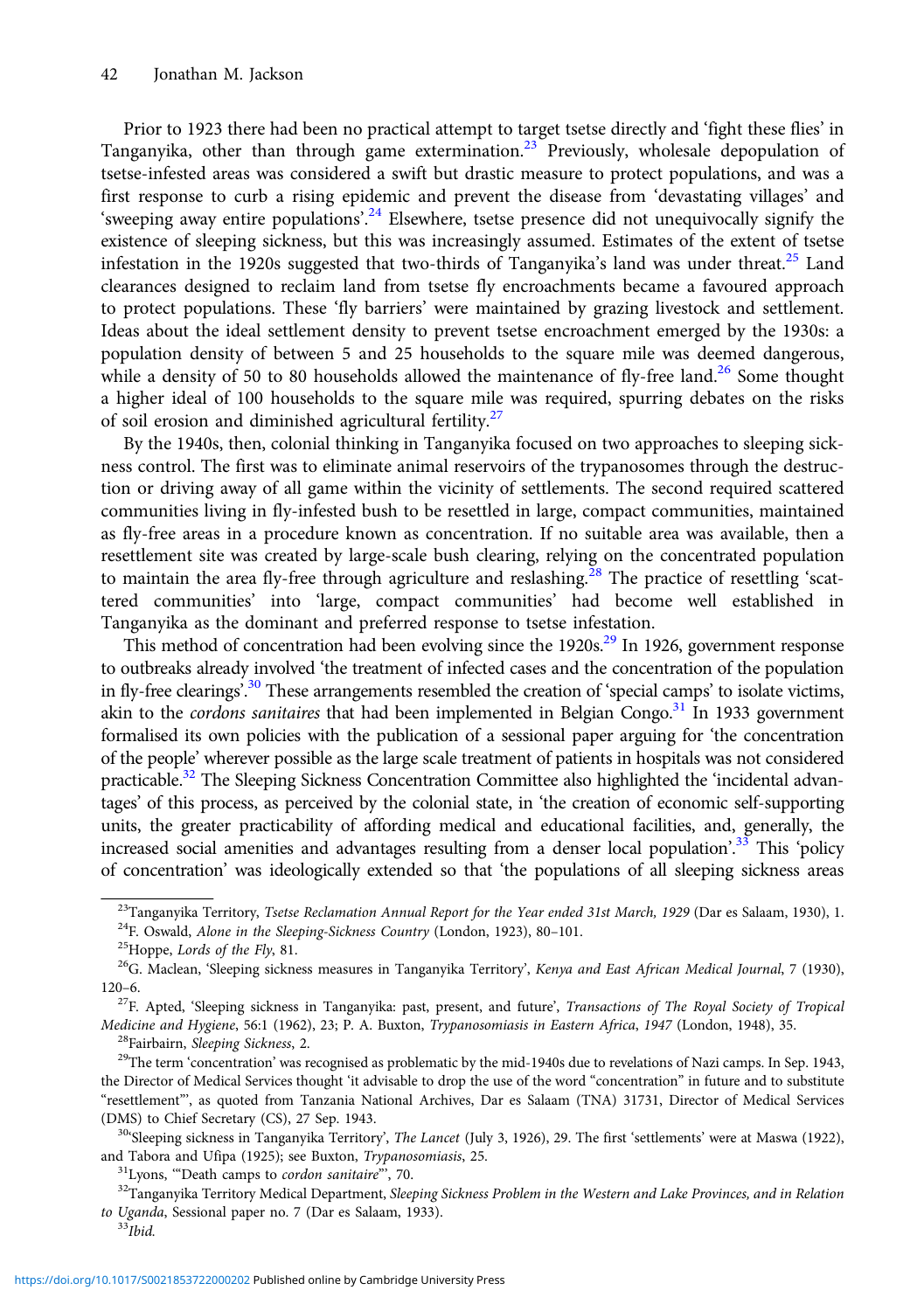should be collected in one great concentration'.<sup>34</sup> What had begun as 'wholesale evacuation' was transformed into 'beneficial development' and linked with wide-ranging socioeconomic improvements. Advocates believed that not only would human lives be saved by stemming an epidemic, but that here was a vehicle to drive development and improve livelihoods. It was concluded that 'by reason of the establishment of these concentrations, the area concerned [Uha, Kigoma Region], which was at the moment particularly backward, would become more highly developed than would have happened under the conditions of the people concerned as they are to-day.<sup>35</sup>

This policy was considered by many to be aligned with Article 3 of the League of Nations mandate for Tanganyika that legislated Britain's responsibility to 'promote to the utmost the material and moral well-being and the social progress of its inhabitants'.<sup>36</sup> Government rationale was such that it was not enough to save peoples' lives if those people did not then improve their economic standing through greater agricultural productivity, accentuating the impetus to promote a wider development agenda alongside sleeping sickness policies.<sup>37</sup> By August 1933, the Secretariat resolved to 'do everything possible to facilitate this execution of this project for concentration'.<sup>38</sup> For the next decade, the creation of sleeping sickness concentrations effectively became a keystone of British colonial development in Tanganyika.<sup>39</sup>

## The Ulanga District

The Ulanga District was topographically and socially diverse, which posed various administrative challenges, and at this time was divided between the highland and valley lowland administrative divisions of Mahenge and Kiberege respectively (see [Fig. 2\)](#page-4-0).<sup>40</sup> Mahenge was situated within a great massif, and Kiberege, to its north, served the Kilombero valley and its extensive floodplain. Mahenge's highland population was less scattered than that of the valley, which was spread more thinly over a vast area consisting of 'long straggling swampy valleys stretching from the Songea and Njombe borders in the South to the Ruaha River in the North'.<sup>41</sup> The floodplain of the Kilombero River set the limits to settlement, the alluvial fans around the many tributaries offering rich but vulnerable farmlands. Communications were poor, and fractured further by dramatic seasonal flooding of the river, insubstantial bridges, and limited ferry points. Due to this seasonal flooding, Mahenge was isolated from Kiberege for several months every year. Remote and inaccessible, with a mosaic of niche ecologies, Ulanga was an awkward place to govern effectively.<sup>42</sup> For Michael Longford, who was district officer (DO) between 1958 and 1960, this was 'The Back of Beyond', and he considered the main feature of Mahenge its 'remoteness and inaccessibility'.<sup>43</sup> Despite its remoteness, this was a verdant and dynamic region. The valley was a place of extraordinary fertility and abundance, which served its inhabitants well, while its perceived production potential had long piqued European interests. Early German administrators believed the valley could provide rice for the entire colony, and subsequent British visions of grandiose schemes involved railway development and large-scale rice and cotton production.<sup>44</sup>

 $34$ Ihid.

<sup>&</sup>lt;sup>35</sup>TNA 21709, 'Minutes of the Sleeping Sickness Concentration Committee', 17 July 1933.<br><sup>364</sup>Article 3', *League of Nations British Mandate for East Africa* (Geneva, 1922), 4.<br><sup>37</sup>TNA 21709, 'Minutes of the Sleeping Sick

<sup>39</sup>TNA 31731, DMS to CS, 27 Sep. 1943.

 $^{40}$ Under German rule, the district was a military district — the Mahenge Militärbezirk. During the colonial period, 'Ulanga' and 'Kilombero' were often used interchangeably to refer to the major arterial river of the region and its primary valley.  $^{41}$ TNA 31731, DMS to CS, 27 Sep. 1943.<br> $^{42}$ TNA 61/141/H/Vol. I, 'Handing Over Notes', Oct. 19

<sup>&</sup>lt;sup>43</sup>M. Longford, *The Flags Changed at Midnight* (Leominster, UK, 2001), 254, 257.<br><sup>44</sup>G. von Götzen, Deutsch-Ostafrika im Aufstand 1905/06 (Berlin, 1909), 104; A. M. Telford, Report on the Development of the Rufiji and Kilombero Valleys (London, 1928), 49–74.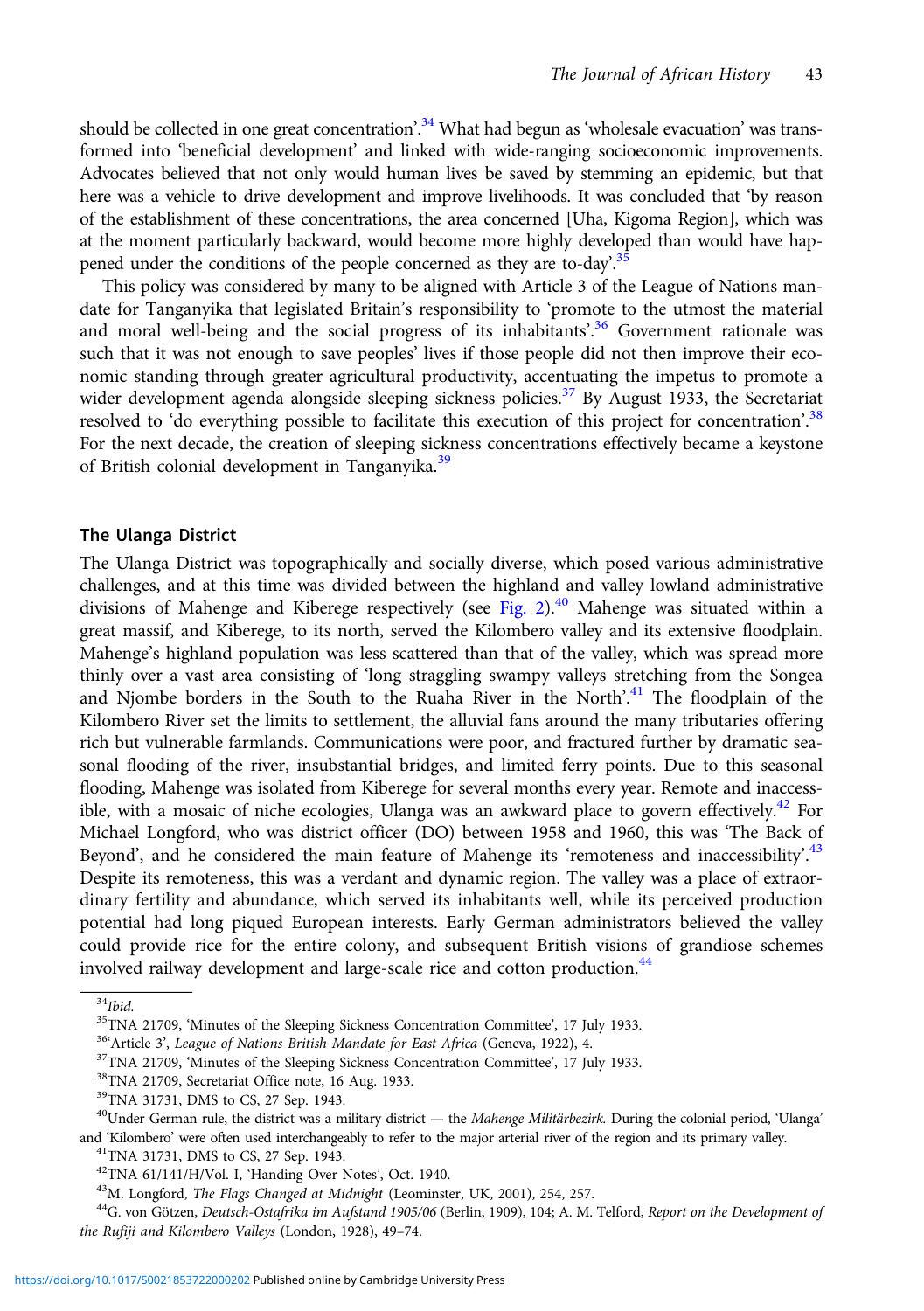The social fabric of the valley has been described as comprising 'groups of people with diverse yet interconnected livelihood systems'. <sup>45</sup> Commenting on this diversity, Longford wrote that 'unlike the districts . . . where one important tribe predominated, the African population of Ulanga was made up of seven different tribes'.<sup>46</sup> This statement does not go far enough to infer the true nature of its complex political landscape. Moreover, the colonial administration had organised Ulanga's population into six Native Authorities, each with their own 'Tribal Councils', 'Chiefs', and 'headmen' or majumbe (sing. jumbe, often pluralised by colonial officials as 'jumbes'); while settlement patterns, socioecology, and ethnicity varied considerably within each of these units. $47$  This structuring of Native Authorities and their numerous localised subdivisions overlaid strong and distinct cultural identities linked to established regionalisation. The complexity of Ulanga's multiethnic settlement mirrored its ecological variance, the district being made up of a mosaic of 'distinct cultural entities'.<sup>48</sup> The 1948 census identified four major groups: Pogoro (48,528), Mbunga (25,087), Bena (23,441), and Ndamba (14,155); and three peripheral groups: Ngindo (including Ndwewe, 6,460), Ngoni (3,583), and Hehe (4,222). $49$  The Mahenge highlands were predominantly home to Pogoro, but also to many Ngindo, Ngoni, and some Ndwewe. Ndamba occupied the middle reaches of the valley, along the levees of the Kilombero and its tributaries. Mbunga maintained a position in the lower valley, centred around Ifakara, the principal town of the valley, while the southwest and upper reaches of the valley were home to Bena. Livelihood and agricultural practices varied greatly between locales. The riverine communities, for example, were adept at canoe transport, fishing, and riparian hunting, while elsewhere there was extensive lowland and upland rice cultivation, hoe cultivation of maize and sorghum, and cotton cultivation. The importance and utilisation of these practices was adapted to the ecological environment and not defined by ethnicity. Pogoro who lived closer to the floodplain, for example, cultivated much more rice than highland Pogoro, who favoured maize cultivation.

An appreciation of the social and physical landscape of Ulanga and its complexities is important, not least as they served as the stimuli for numerous anthropological and ethnographic studies published by A. T. Culwick and his first wife, Geraldine Mary. A 1935 article entitled 'Culture contact on the fringe of civilisation' demonstrates a lexicon and attitude typical of 1930s colonial ethnology, but this makes it no less racialised and patronising. The Culwicks cast Ulanga as an area in which it was possible to find 'a modernized, perhaps detribalized, native society living within a short distance of a community as yet comparatively untouched by the outside world', but 'as the area slowly but surely opens its gates to the outside world' the 'modern world bursts in upon their primitive seclusion'. 50

## Culwick and concentration

Culwick was stationed in Ulanga for much of the 1930s and early 1940s. His prevailing reputation is that of 'administrator anthropologist', and, as described by Peter Pels, he was among the 'general practitioners' of colonial rule.<sup>51</sup> Born in 1905, he read natural sciences at Brasenose, Oxford, and had hoped for a career in scientific research, but later took the Tropical African Services Course

 $^{45}$ J. Monson, 'Agricultural transformation in the inner Kilombero valley of Tanzania, 1840–1940' (unpublished PhD thesis, University of California. Los Angeles, 1991), 23.

<sup>&</sup>lt;sup>46</sup>Longford, *Flags*, 258.<br><sup>47</sup>On Native Authorities in Ulanga, see TNAUK CO 1018/69, notes on Ulanga District, n.d.

<sup>&</sup>lt;sup>48</sup>For an overview of the historical demography of the district, see O. F. Raum, The Human Factor in the Development of the Kilombero Valley (Munich, 1964); and R. Jätzold and E. Baum, *The Kilombero Valley* (Munich, 1968), 33–41.<br><sup>49</sup>The East African Statistical Department, *East African Population Census*, 1948 (Nairobi, 1950).<br><sup>50</sup>A. T.

Institute, 8:2 (1935), 164, 167.<br><sup>51</sup>P. Pels, 'Global "experts" and "African" minds: Tanganyikan anthropology as public and secret service, 1925–61', *The* 

Journal of the Royal Anthropological Institute, 17:4 (2011), 790.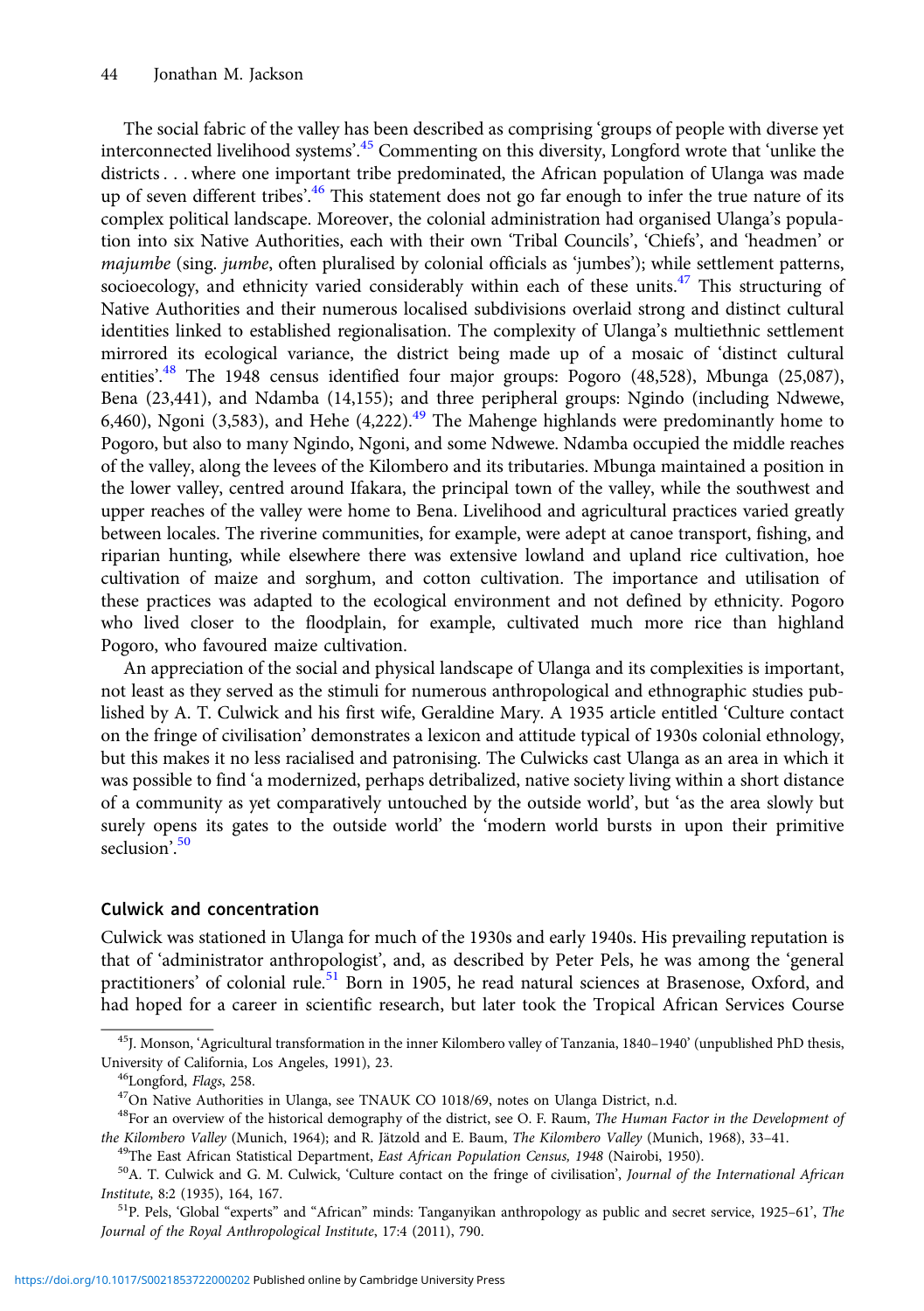required for colonial service.<sup>52</sup> In 1928 he married Geraldine (née Sheppard), was elected an Ordinary Fellow of the Royal Anthropological Institute, and arrived in Tanganyika as a cadet. Culwick later returned to Oxford to take its Diploma in Anthropology in 1930–1. Geraldine also took the course but not the examination. The Culwicks were then in Ulanga from 1931, and together they wrote the ethnography for which they are well known — Ubena of the Rivers — as 'a permanent record of [Bena] tribal history and customs'.<sup>53</sup> Ubena was viewed as the most progressive area of the district and occupied the paramount position in Culwick's racialised view of the social demography of Ulanga. The following year, aged 31, Culwick was awarded an MBE (Member of the British Empire).<sup>54</sup> He continued to publish articles on a variety of ethnographic, demographic, nutritional, and scientific topics — many of which were co-authored by Geraldine — and most reported data gathered in Ulanga.<sup>55</sup> His writings present a strong-willed idealist, ostensibly promoting the social welfare of the Africans in his district, and Culwick was often critical of the shortcomings of government as he perceived them. He was a prominent 'non-medical academic researcher' whose voice was influential in shaping certain colonial ideas and policies, particularly around nutrition and demographics.<sup>56</sup> His pursuit of intellectual and scientific repute drew the ire of fellow officials, and one colleague thought him to be 'more interested in studying African diet than in handling the mundane tasks of administration'.<sup>57</sup> He frequently expressed opinions — many of which were published — as to what the job of government was and how that job ought to be done, often to the consternation of his superiors and fellow officers, who did not share his views or zeal. Culwick was once described by one official as possessing 'wide administrative experience' — to which another added as marginalia: 'Although a strong distaste for the ordinary work of an administrative officer'.<sup>58</sup> Nevertheless, Culwick was Ulanga's 'man on the spot' who exercised, in his own words, a 'system of benign autocracy' and 'benevolent authoritarianism'.<sup>59</sup> These two phrases are as paradoxical as they are delusional. The self-aggrandisement that perfused much of Culwick's colonial writings is echoed later in life by a staunch commitment to segregationist politics, revealing both an enduring inclination towards authoritarianism and an understanding of goodwill that was profoundly hierarchical in nature.

Keenly aware of the activities of Tanganyika's Sleeping Sickness Committee from 1933, and watching the disease penetrate neighbouring districts, Culwick was an enthusiastic supporter of concentrated settlement. Yet despite official policy in Tanganyika allowing for the creation of tsetse barriers and planned resettlement by 1935, before cases of sleeping sickness were confirmed in the district Culwick could only encourage these policies and not compel them. Gentle 'persuasion' was applied in the valley, for example by refusing to shoot marauding game where the population was scattered. When sleeping sickness was reported in neighbouring Liwale District in 1936, Culwick hoped to compel closer settlement as a

<sup>&</sup>lt;sup>52</sup>V. Berry (ed.), The Culwick Papers, 1934-1944: Population, Food and Health in Colonial Tanganyika (London, 1994), 15. An overview of the course and the colonial civil service is given in, G. F. Sayers (ed.), Handbook of Tanganyika (London, 1930), 150–66.<br><sup>53</sup>A. T. Culwick and G. M. Culwick, *Ubena of the Rivers* (London, 1935), 5.<br><sup>54</sup>TNAUK CO 448/45/10, Colonial Office Honours List, Birthday 1936.

<sup>&</sup>lt;sup>55</sup>For example, A. T. Culwick, 'The hoe in Ulanga', Man, 34 (1934), 9; A. T. Culwick and G. M. Culwick, 'What the Wabena think of indirect rule', Journal of the Royal African Society, 36:143 (1937), 176–93; A. T. Culwick and G. M. Culwick, 'A study of population in Ulanga, Tanganyika Territory', The Sociological Review, 30:4 (1938), 365–79, and 31:1 (1939), 25–43; A. T. Culwick and G. M. Culwick, 'A study of factors governing the food supply in Ulanga, Tanganyika Territory', *The East African Medical Journal*, 16 (1939), 43–61.<br><sup>56</sup>S. Doyle, 'Social disease and social science: the intellectual influence of non-medical research on policy and practice in

the Colonial Medical Service in Tanganyika and Uganda', in A. Greenwood (ed.), Beyond the State: The Colonial Medical Service in British Africa (Manchester, 2015), 126–52.<br><sup>57</sup>E. K. Lumley, *Forgotten Mandate: A British District Officer in Tanganyika* (London, 1976), 114–15.<br><sup>58</sup>TNA 31731, H. Fairbairn, 'Resettlement of the Population as

Development and Reorientations of this Policy', 1943. 59A. T. Culwick, Britannia Waives the Rules (Cape Town, 1963), 13, 17.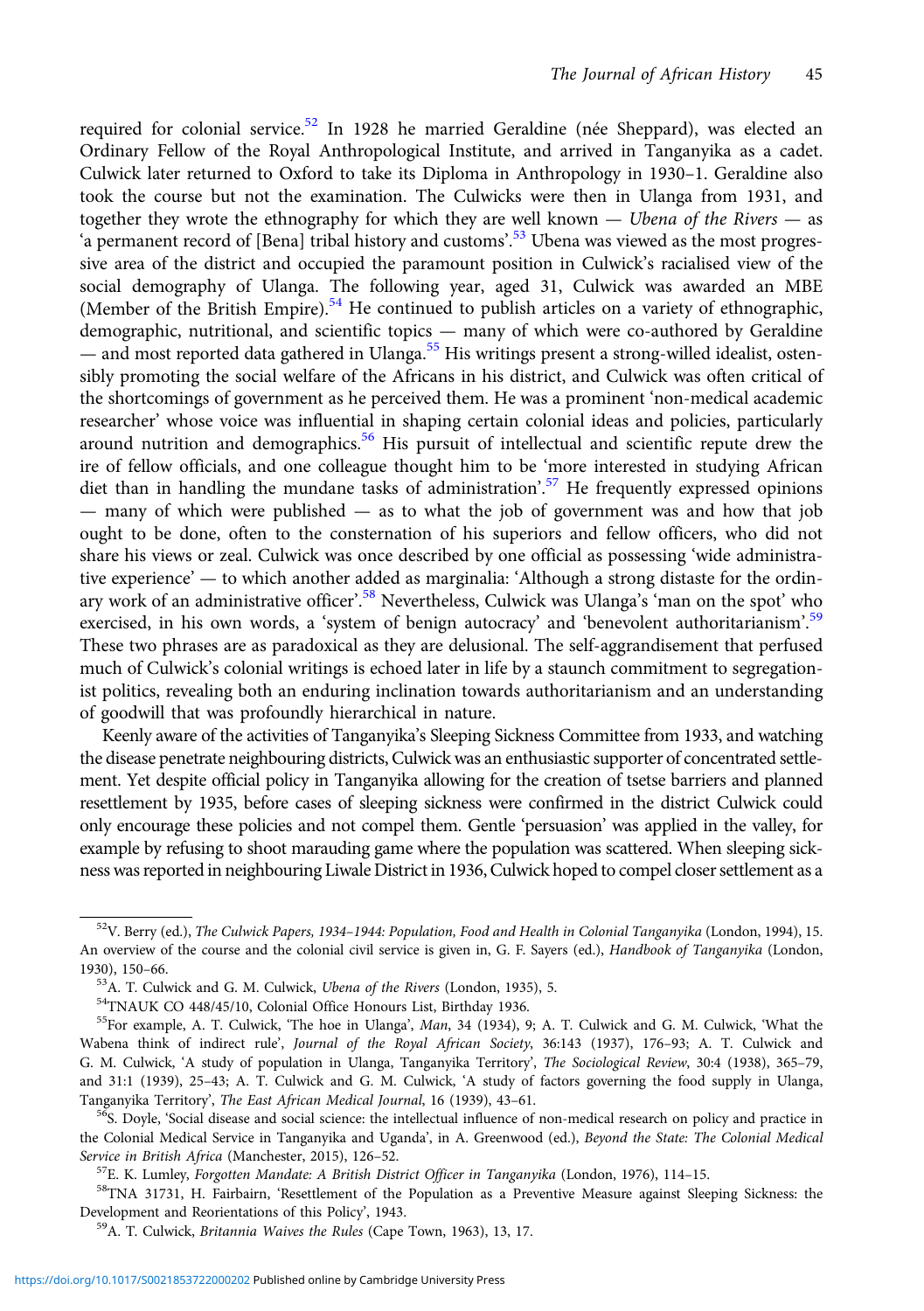preventative measure, but his superiors did not authorise the concentration of his district. Culwick officially closed the border with Liwale, but could take no further action.<sup>60</sup> Chief Secretary Phillip Mitchell was among those who worried about the implications of coercion and asked in 1934: 'Can inducement and persuasion legitimately pass into compulsion in certain circumstances, or can it not?<sup>'61</sup> This was a controversial and contentious issue and opinion was divided from one provincial commissioner (PC) to the next.<sup>62</sup> A. E. Kitching was one PC who would not consider closer settlement for any reason during his tenure in order to protect African land rights.<sup>63</sup> For Culwick, however, it could unquestionably pass. But this was paternalism of the worst and most patronising kind.

Culwick's anthropological research in Ulanga provided data that convinced him of the need to concentrate the district, and especially the Kilombero valley, 'with its low-lying, disease-ridden valleys'.<sup>64</sup> By 1939, the Culwicks had published findings that introduced the theory that there was a 'demographic crisis' in Ulanga as its population was not managing to reproduce itself.<sup>65</sup> In 1941 Culwick published 'A population trend' in Tanganyika Notes and Records, which reflected on a brief posting to Bukoba in northwest Tanganyika where there were 'no lack of educational and medical facilities' and 'a highly sophisticated people', in contrast to Ulanga where lived 'the more primitive inhabitants of the territory, people just beginning to reap the benefits of being drawn into the orbit of world economics'. <sup>66</sup> Culwick predicted a 'population landslide' without intervention.

Attitudes in favour of the urgent need for concentration were shared by others. While Culwick was in Bukoba, Edward Lumley was DO in Ulanga and, on recalling a safari tour of the district in August 1939, wrote that his 'purpose on this trip was to encourage and if necessary compel people who were living in isolated settlements to concentrate in large villages'.<sup>67</sup> Lumley observed crop destruction by marauding game and considered resettlement a solution, but remarked that 'to persuade these people to change the habit of generations and live in organised settlements was never easy. Often compulsion was the only way'.<sup>68</sup> That only exceptional circumstances could singularly legitimise enforced resettlement frustrated Culwick and those that shared his views, as they presented betterment arguments that were used to justify such dramatic and invasive social reorganisation. The prevalence of game in Ulanga was the easiest argument to make for the need for closer settlement. Marauding hippo, buffalo, elephant, and eland were a constant 'nuisance to agriculture', while 'the only solution seems to be closer settlement' was a message that colonial officials in Ulanga took 'every opportunity' to convey to both local communities and senior government.<sup>69</sup>

In March 1941, in his handing over report after a brief period as DO for Ulanga, John Rooke-Johnston wrote:

I have re-iterated frequently the necessity for concentration. Firstly, as a safeguard against Sleeping Sickness. Secondly, as a means for preventing at least half the crops being taken by marauding game. Thirdly, so that the social services may be developed.<sup>70</sup>

<sup>60</sup>L. Larson, 'A history of the Mahenge (Ulanga) District, c. 1860–1957' (unpublished PhD thesis, University of Dar es Salaam, 1976), 301–2; TNA 61/141/H/Vol. I/223, 'Handing Over Report', 13 Mar. 1941.<br><sup>61</sup>TNA 22494, circular no. 40, 1934; quoted in D. E. McHenry, *Tanzania's Ujamaa Villages: The Implementation of a Rural* 

Development Strategy (Berkeley, 1979), 21.<br><sup>62</sup>McHenry, *Tanzania's Ujamaa Villages*, 20–1.<br><sup>63</sup>R. Neumann, 'Africa's "last wilderness": reordering space for political and economic control in colonial Tanzania'.

Africa: Journal of the International African Institute, 71:4 (2001), 656.<br><sup>64</sup>Lumley, Forgotten Mandate, 115–16.<br><sup>65</sup>Culwick and Culwick, 'Study of population in Ulanga'; see also TNAUK CO 691/167/10, publication of 'A st

population in Ulanga, Tanganyika Territory, 1937–38'.<br>
<sup>66</sup>A. T. Culwick, 'The population trend', *Tanganyika Notes and Records*, 11 (1941), 13–17.<br>
<sup>67</sup>Lumley, *Forgotten Mandate*, 135.<br>
<sup>69</sup>TNA 61/141/H/Vol. I, 'Handing

 $^{70}$ TNA 61/141/H/Vol. I/223, 'Handing Over Report', 13 Mar. 1941.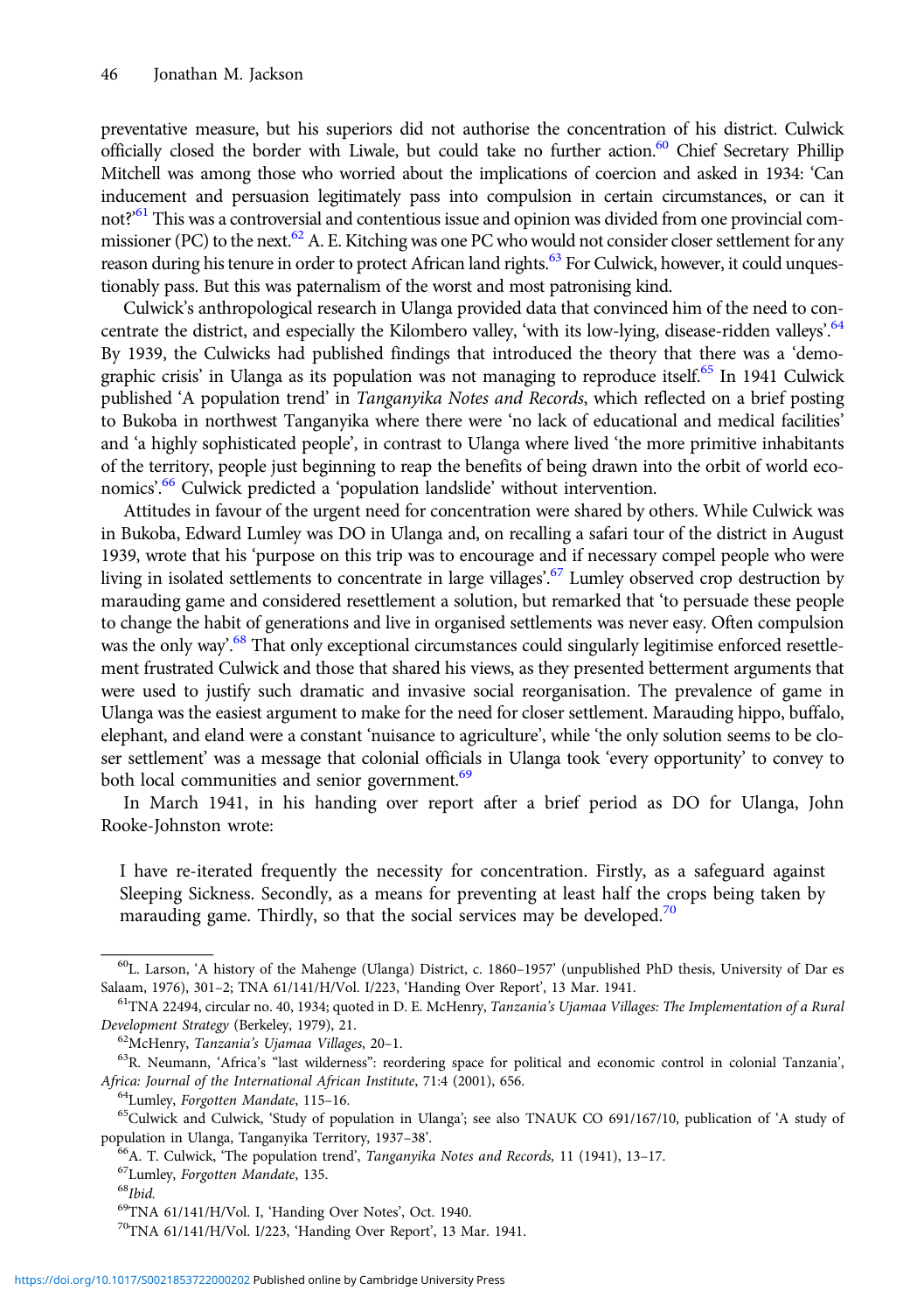Rooke-Johnston was a colonial official in Buha between 1933 and 1940, during the most extensive sleeping sickness concentration campaign in Tanganyika.<sup>71</sup> That he advocated for the same in Ulanga, despite the absence of an active epidemic, is not surprising. Rooke-Johnston was a staunch proponent of the strategy's inclusion in general development policy and was prone to histrionics: 'I re-iterate again, and am firmly convinced that unless the inhabitants of the Ulanga valley are concentrated, they are doomed to extinction'.<sup>72</sup>

From the mid-1930s, Culwick had advocated a scheme to gradually extend the larger settlements of the Kilombero valley — namely Kiberege, Ifakara, and Utengule — and also to gather the entire scattered population living in the bush. He did not receive government support for these plans and, in 1941, retorted: 'I was informed that no powers of compulsion would be granted to me as His Excellency considered such action would be an unwarranted interference with the liberty of the subject'.<sup>73</sup> Culwick could only 'implement the policy... so far as certain chiefs and headmen were willing to co-operate', as he could 'only stress again the desirability of continuing to concentrate the people of Ulanga in the larger settlements'.<sup>74</sup>

Culwick was impatient, frustrated, and saw his being denied 'powers of compulsion' as antithetical to the authoritarianism he felt he exercised, or ought to be able to exercise, in his district. He considered that sensitivities surrounding the mandate were inflated, particularly Article 6, which stated:

In the framing of laws relating to the holding or transfer of land, the Mandatory shall take into consideration native laws and customs, and shall respect the rights and safeguard the interests of the native population.<sup>75</sup>

Colonial interpretations of the mandate were divergent. The implementation of schemes under compulsion were contested. They were either a violation of rights, or a duty to the 'material and moral well-being and social progress' of Tanganyikans. District officials such as Culwick saw conservative interpretations of the mandate as an impediment to the means required to meet development ends. He sought to exploit ambiguities, using intellectual clout and rhetoric to make the case, and was fully aware that 'in spite of the general principles laid down in Article 22 [of the League of Nations Covenant], very divergent policies, particularly in relation to native affairs, [were] possible within the system'.<sup>76</sup>

The first incidence of sleeping sickness in Ulanga, recorded in November 1939, came not from within the district, but as an outbreak on the main labour migration route passing through it. This alarmed the Labour Department, which feared its spread to major employment areas and ultimately as far as sisal estates in Tanga and Handeni. Cases had been identified to the south and east of Mahenge, and measures to control movement through Ulanga, including an abandoned proposal for a quarantine camp, were mooted. For Culwick these confirmed cases in the district were all he needed to begin to resettle its entire population. The process of population concentration in Ulanga was thus catalysed in 1939, by which point a certain colonial approach and paradigm had coalesced. For Culwick, this catalyst was overdue.

The initial centre of the outbreak was at Luhombero, to the southeast of Mahenge. During 1940, a further 76 cases were confirmed, and concentration measures focused on the Luhombero valley.<sup>77</sup> Elsewhere in Ulanga, Culwick pushed ahead as quickly as permitted. In April 1941, he wrote of the

<sup>&</sup>lt;sup>71</sup>Weiskopf, 'Resettling Buha', 77.<br><sup>72</sup>TNA 61/141/H/Vol. I/223, 'Handing Over Report', 13 Mar. 1941.<br><sup>73</sup>TNA 61/104, Culwick to Provincial Office, Dar es Salaam, 3 Apr. 1941.

<sup>&</sup>lt;sup>74</sup>Ibid.<br><sup>75</sup>'Article 6', League of Nations British Mandate for East Africa (Geneva, 1922), 4.

<sup>&</sup>lt;sup>76</sup>C. Leubuscher, *Tanganyika Territory: A Study of Economic Policy Under Mandate* (London, 1944), 4. <sup>77</sup>Larson, 'History', 302.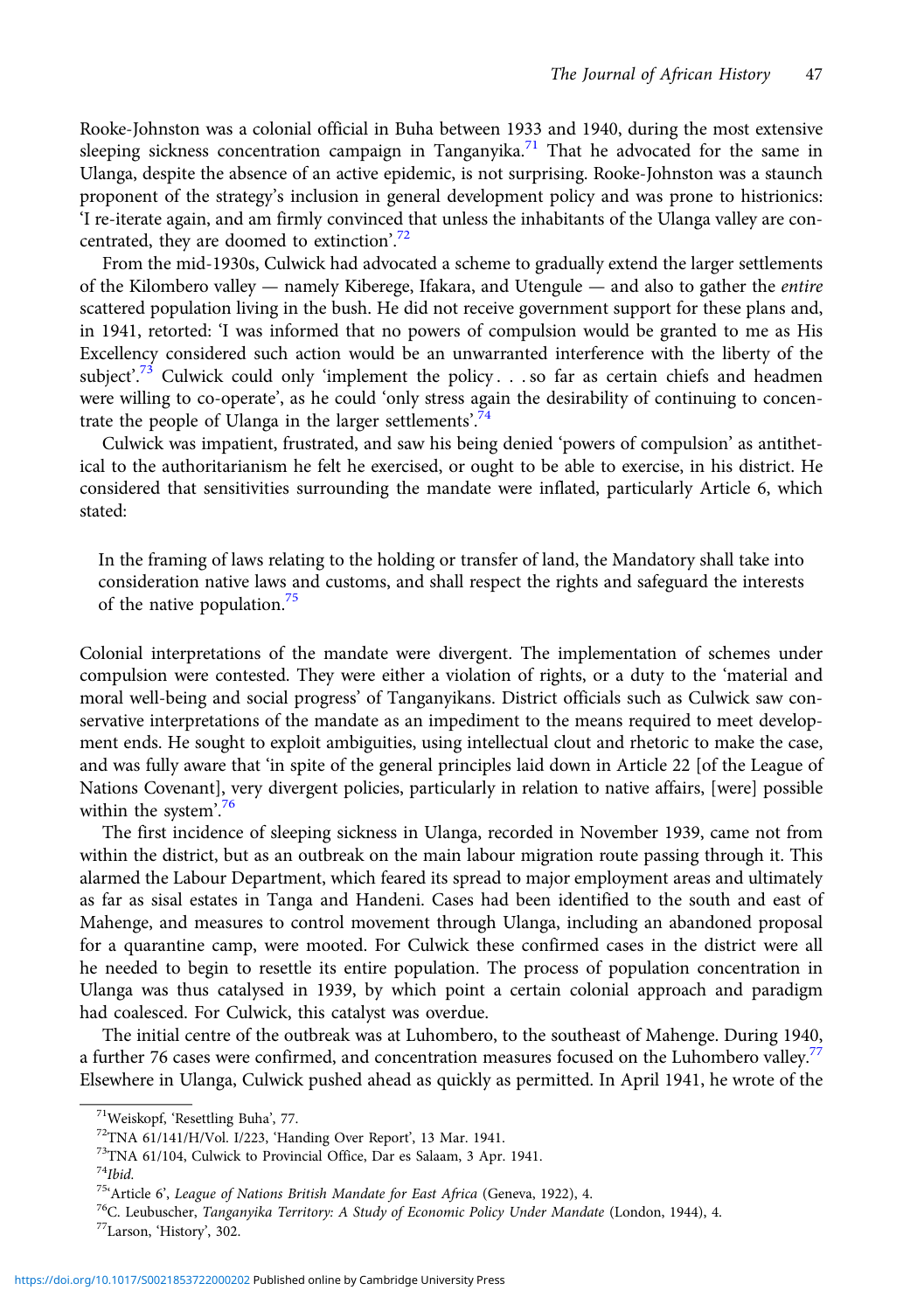risk to the Kilombero valley from families migrating from Liwale, as conditions in Ulanga were deemed 'almost ideal for a sleeping sickness epidemic', and that 'an outbreak may occur at any time if infected natives from other areas are allowed to enter the "clean" areas', as had already happened in southern Mahenge.<sup>78</sup> Many of these families had in fact moved into the adjoining areas of the Eastern Province to avoid the creation of a sleeping sickness concentration in Liwale.<sup>79</sup>

Each proposal for concentration had to be planned in consultation with the relevant government departments, then explained to the local population, and then negotiated through jumbes to seek compliance with the resettlement orders. Compliance was never unanimous. At Mbingu, for example, the population was considered to be 'very scattered' and 'should be collected up at Mbingu itself where there are vast areas of fertile land and plenty of water'.<sup>80</sup> The resettlement site was originally surveyed in January 1942, but over the next three years it was 'found impossible to re-settle the area' because of resistance from the local population.<sup>81</sup> At this time the Mbingu 'chiefdom', under Wakili Rashidi Mpumu, consisted of eight 'jumbeates' comprising 466 people.<sup>82</sup> In the area also resided a Hehe chief — Mzagila Ndapa — under whom were four jumbeates and 406 people.<sup>83</sup> For Culwick, 'Ndapa and his Wahehe' were 'difficult people' whom it was advised 'from the political and administrative point of view' were 'best kept together'.<sup>84</sup> Over half of those to be concentrated at Mbingu were already living in the area around the proposed site nucleus, but they were unwilling to move. Culwick reported that 'the Native Authorities are in favour of the move, but the populace, who do not appreciate the need for it, naturally wish to remain where they are'.<sup>85</sup> Culwick was confident of overruling the will of the people, adding there was 'no great opposition to contend with'.<sup>86</sup> Processes elsewhere were disrupted and delayed. For Mgeta, he described the process of concentration as a 'simple concertina' effect, as he sought to press the population from all sides towards a central point.<sup>87</sup> Of the 1,375 families bound to occupy the Mgeta settlement, 1,075 were already settled in the Mgeta area; but as at Mbingu, people here were reluctant to comply with government orders to move.

In early 1945, Culwick was determined to push ahead with resettlement at both Mbingu and Mgeta, but soon found himself in bureaucratic crisis. He was informed that, as the selected sites had not been inspected by a member of the Agricultural Department, he could not proceed. This news passed down the hierarchy from the chief secretary to James Cheyne, the provincial commissioner for Eastern Province (PCEP), who wrote in July 1945 regretting 'that these settlements cannot be made until a survey by an Agricultural Officer has been made'.<sup>88</sup> Cheyne informed Culwick, acknowledging that 'cancellation may now cause embarrassment but under [the] circumstances [the] decision must be adhered to'.<sup>89</sup> Culwick was incensed by this 'most serious dilemma caused solely by failure [of the] Agricultural Department [to] inspect [the] area' and felt this would gravely undermine his authority in the district.<sup>90</sup> 'And what do I do now?', he challenged Cheyne. 'It is all very well for Government — whatever or whoever that may be? — to call a halt but the work

<sup>78</sup>TNA 61/104/3/996, DO Mahenge to Provincial Commissioner, Eastern Province (PCEP), 3 Apr. 1941.

<sup>&</sup>lt;sup>79</sup>TNA 61/104/3/996, Provincial Commissioner, Southern Province (PCSP) to PCEP, 21 Mar. 1941.<br><sup>80</sup>TNA 61/141/H/Vol. I/223, 'Handing Over Report', 13 Mar. 1941.

<sup>&</sup>lt;sup>81</sup>TNA 61/104/H/5/2, J. R. Allen, 'Proposed sleeping sickness settlement report', 6 Feb. 1945.<br><sup>82</sup>*Ibid*.; Jumbes: Ndunduwala, Mionga, Kasanduku, Towera, Ndenya, Kadunda, Mtolihela, and Kaganga.<br><sup>83</sup>*Ibid*. The jumbes w settlement report', 6 Feb. 1945.<br><sup>85</sup>TNA 61/104/H/5/12, DO Mahenge to PCEP, 29 Mar. 1945.

 $^{86}Ibid.$ 

<sup>87</sup>TNA 104/H/3/11, District Commissioner (DC) Mahenge to PCEP, 21 Jan. 1944.

<sup>88</sup>TNA 61/104/H/5/16, CS to PCEP, 21 July 1945.

<sup>89</sup>TNA 61/104/H/5/17, PCEP to DO, Mahenge, 23 July 1945.

<sup>90</sup>TNA 61/104/H/5/19, DC Mahenge to PCEP, 24 July 1945.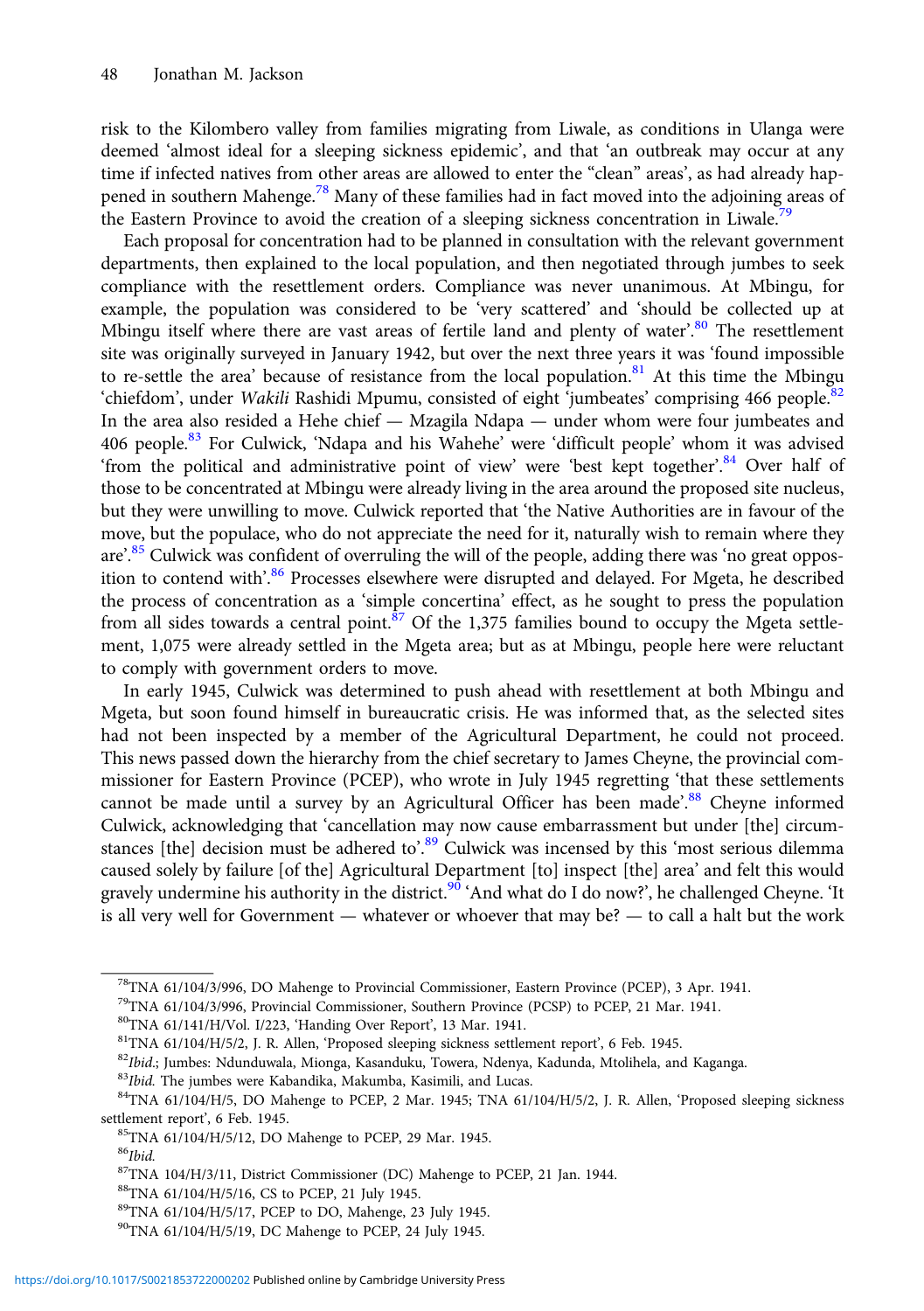has started, and I have thousands of people all ready to move'.<sup>91</sup> The Director of Medical Services intervened, stressing that Culwick was competent, experienced, and his opinion should be considered reliable. Moreover, those preparing to move had no reserve plantings and crop failure would risk famine. Delay would also defer tax payments. Politically, any deferment of the move was 'bound to cause discontent' and 'foment opposition to the move'.<sup>92</sup> Culwick was permitted to continue, and the agricultural survey was to be carried out as soon as possible. This example of administrative inconsistency suggests a fundamental fragility to colonial schemes of social reorganisation under sleeping sickness regulations. Implementation attempts by the colonial state were easily undermined by the dysfunction of its own procedures and stymied by local resistance to the flagrant imposition of colonial authority.

This case comes towards the end of a ragged history of concentration in Ulanga that was characterised by the entanglements of administration and a rightful retraction of the 'willing cooperation' upon which Culwick relied to ensure successful schemes. These circumstances are best illustrated by the experience of the first attempts to establish concentrations in Ulanga — those imposed at Luhombero — after the initial sleeping sickness cases in 1939 and 1940. Plans to concentrate the population into a settlement at Luhombero involved large numbers of Pogoro and Ngindo, many of whom had previously been living in an area that was evacuated on the enlargement of the Selous Game Reserve in 1940 and who had therefore already been recently displaced.<sup>93</sup> Ngindo households had been reluctant to move from areas in Liwale and were now repelled by government plans to compel them into condensed settlement. Culwick was aware of this recent history and that Ngindo preferred to live in isolated groups rather than larger settlements. 'The Ngindo dislike the settled life that agriculture entails', he wrote in 1938, preferring 'the lure of wild roaming existence'.<sup>94</sup> Thirty years later, Ralph Jätzold would reiterate that Ngindo 'preference for scattered settlements would seem to make them unsuitable to be gathered together in compact villages'.<sup>95</sup>

In October 1941, a 'considerable number' of Ngindo under Chief Mponda were reported as having run away from the Luhombero sleeping sickness settlement.<sup>96</sup> They were pursued by Jumbe Kitolero and one askari, who caught up with them but were fired at with poisoned arrows. The askari fired one rifle shot over their heads and they dispersed. Kitolero then sought help from two local jumbes — Abdulla Mshamu Mbama and Saidi Abdullah — who not only refused their assistance but 'snatched [the] askari's rifle and threw it against [a] wall'  $-$  splitting its wood  $$ and 'unsuccessfully attempted [to] beat him up'.<sup>97</sup> This extraordinary account is a deeply troubling indictment of a colonial regime whose interference with local systems and authority resulted in intercommunity discord and violence.

Culwick considered those who had run away to be 'deserters' or 'fugitives'. Some were said to be hiding in the game reserve, or in open bush in neighbouring Liwale, while others had 'fled' to Songea and Tunduru. Culwick's first response was to insist the 'deserters' be returned to 'avoid wholesale desertions and consequent spread [of] sleeping sickness'.<sup>98</sup> Ngindo dissent had been fuelled by the enforced creation of a settlement that brought Pogoro and Ngindo together. Culwick would argue that the two groups were not mixed, as each community was placed under 'their own jumbes', but his distinction mattered little.<sup>99</sup>

<sup>91</sup>TNA 61/104/H/5, DC Ulanga to PCEP, 25 July 1945.

 $92$ TNA 61/104/H/5, DMS to CS, 24 July 1945.<br> $93$ Larson, 'History', 302. See also Neumann, 'Last wilderness'.

<sup>&</sup>lt;sup>94</sup>A. T. Culwick, 'Ngindo honey-hunters', *Man*, 36 (1936), 73–4.<br><sup>95</sup>Jätzold and Baum, *Kilombero Valley*, 39. 96TNA 61/104/H/1/1, DO Mahenge to PCEP, 2 Oct. 1941.

<sup>97</sup>TNA 61/104/H/1/1, DO Mahenge to PCEP, 2 Oct. 1941.

<sup>98</sup>TNA 61/104/H/1/1, DO Mahenge to PCEP, 2 Oct. 1941.

<sup>99</sup>TNA 61/104/H/1/16, PCEP to PCSP, 26 Nov. 1941.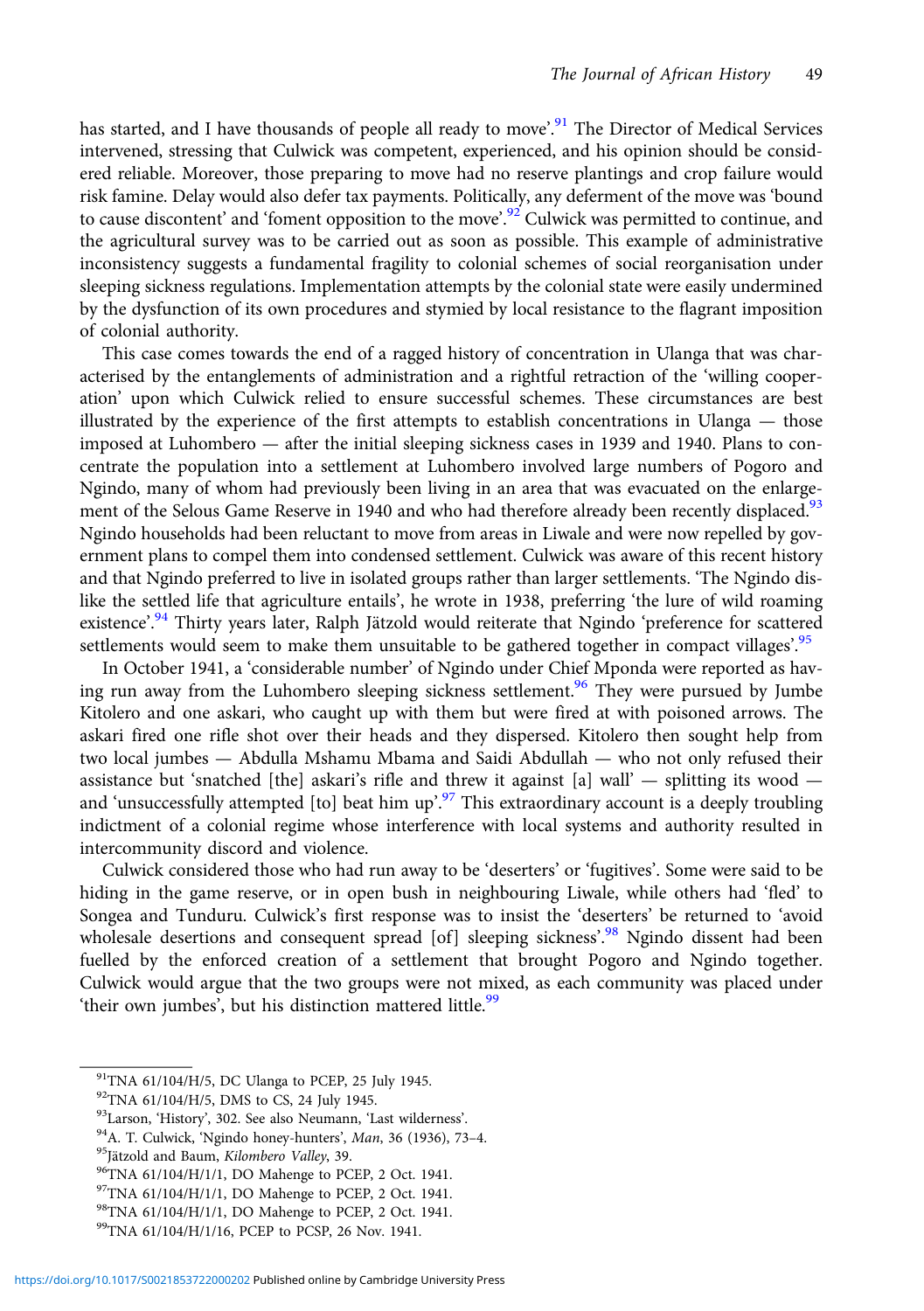Moreover, in the early months of the settlement a spate of witchcraft accusations had been raised, which affected both Ngindo and Pogoro communities.<sup>100</sup> So intense were feelings that the witchcraft crisis threatened to disintegrate the entire Luhombero settlement, also adversely affecting the nearby Ruaha settlement, formed in 1942. To appease a situation caused by the stresses and social tensions of enforced resettlement, Culwick sent in a witchcraft eradicator in an attempt to 'cleanse and stabilise' the settlements.<sup>101</sup>

'These people do not like being concentrated', Culwick admitted in his annual report for the year, 'and we must not blind ourselves to this fact and also the fact they hate Europeans and loathe the Government and desire to be as far away from both as humanly possible'.<sup>102</sup> Culwick felt that to leave the runaways unpunished would lead to the breakup of the settlements and that 'government prestige' would 'suffer severely' unless 'at least the very great majority' of those who had 'absconded' from Luhombero were returned.<sup>103</sup> He appealed to Liwale for those who had fled there to be returned, but the district commissioner (DC) for Liwale, P. H. Johnston, had a different view. Writing to the provincial commissioner for Southern Province (PCSP) he explained that those who had returned used to live in the Barikiwa, Njenje, and Liwale areas and were attempting to settle in the Njenje, Liwale, and Makata areas in order to avoid concentration in Mahenge. A delegation had appealed for permission to 'settle again among their own tribesfolk' and stated that 'Mwenye Mponda of Mahenge had agreed to their evacuation without consulting them'.<sup>104</sup> Johnston 'view[ed] the application of these "runaways" with sympathy'.<sup>105</sup> Culwick was informed that an individual could only be returned to Mahenge if 'a Summons is issued against him or a Warrant issued for his arrest'.<sup>106</sup> This was not an encouragement to do so but a challenge, implying that Culwick could only have his way through litigation. Culwick baulked at this, as he did 'not wish [the] idea to get round that concentration is a gaol'.<sup>107</sup> But to all intents and purposes, it was. As Culwick had creatively interpreted the mandate and pushed its limits to create concentrations in Ulanga, so too did he seek to enforce his position by grounding the 'desertion' in legislation. Culwick asserted that the 'deserters' had acted contrary to Section 8(g) of the Native Authority Ordinance for the 'Prevention of Spread of Sleeping Sickness', which applied to the entire district, and decreed that: 'All natives shall perform any legal work which the Native Authority deems necessary and orders to prevent the spread of sleeping sickness'.<sup>108</sup> Alongside the mandate, this was also wide open to interpretation.

A political tug-of-war ensued as to whether the runaways could — or should — be compelled to return. The PCEP, E. C. Baker, implored the PCSP to instruct the DC for Liwale 'that these runaways from Mahenge should not be given a sympathetic welcome'.<sup>109</sup> What was clear to Culwick was that without cooperation within the administration — by which he meant bending others to

<sup>&</sup>lt;sup>100</sup>L. Larson, 'Witchcraft eradication sequences among the people of the Ulanga (Mahenge) District, Tanzania' (unpublished paper presented to the History of African Religious Systems conference, Limuru, Kenya, 1974), 22.<br><sup>101</sup>See A. R. W. Crosse-Upcott, 'The social structure of the ki-Ngindo speaking peoples' (unpublished PhD thesis,

University of Cape Town, 1956); Larson, 'History', 303.<br><sup>102</sup>TNA 61/141/H/1, 'Annual report: Mahenge Division of Ulanga District, 1941', quoted in Larson, 'History', 303.<br><sup>103</sup>TNA 61/104/H/1/18, DO Mahenge to PCEP, 14 Nov.

prestige was crucial for the retention of power, and yet precarious. This perception was heightened by the Second World War. See for example, F. Furedi, 'The demobilized African soldier and the blow to white prestige', in D. Killingray and D. Omissi (eds.), *Guardians of Empire* (Manchester, 2017), 179–97.<br><sup>104</sup>TNA 61/104/H/1/9, DC Liwale to PCSP, 30 Oct. 1941.<br><sup>105</sup>*Ibid.* Johnston's own use of 'runaways' in inverted commas clearly demonstrates he did not consider th

away at all.<br><sup>106</sup>TNA 61/104/H/1/31, note from PCSP, 9 Mar. 1942.<br><sup>107</sup>TNA 61/104/H/1/36, DO Mahenge to PCEP, 7 Apr. 1942.<br><sup>108</sup>TNAUK CO 1018/68, 'Ulanga District: Orders under Section 8 of the Native Authority Ordinance',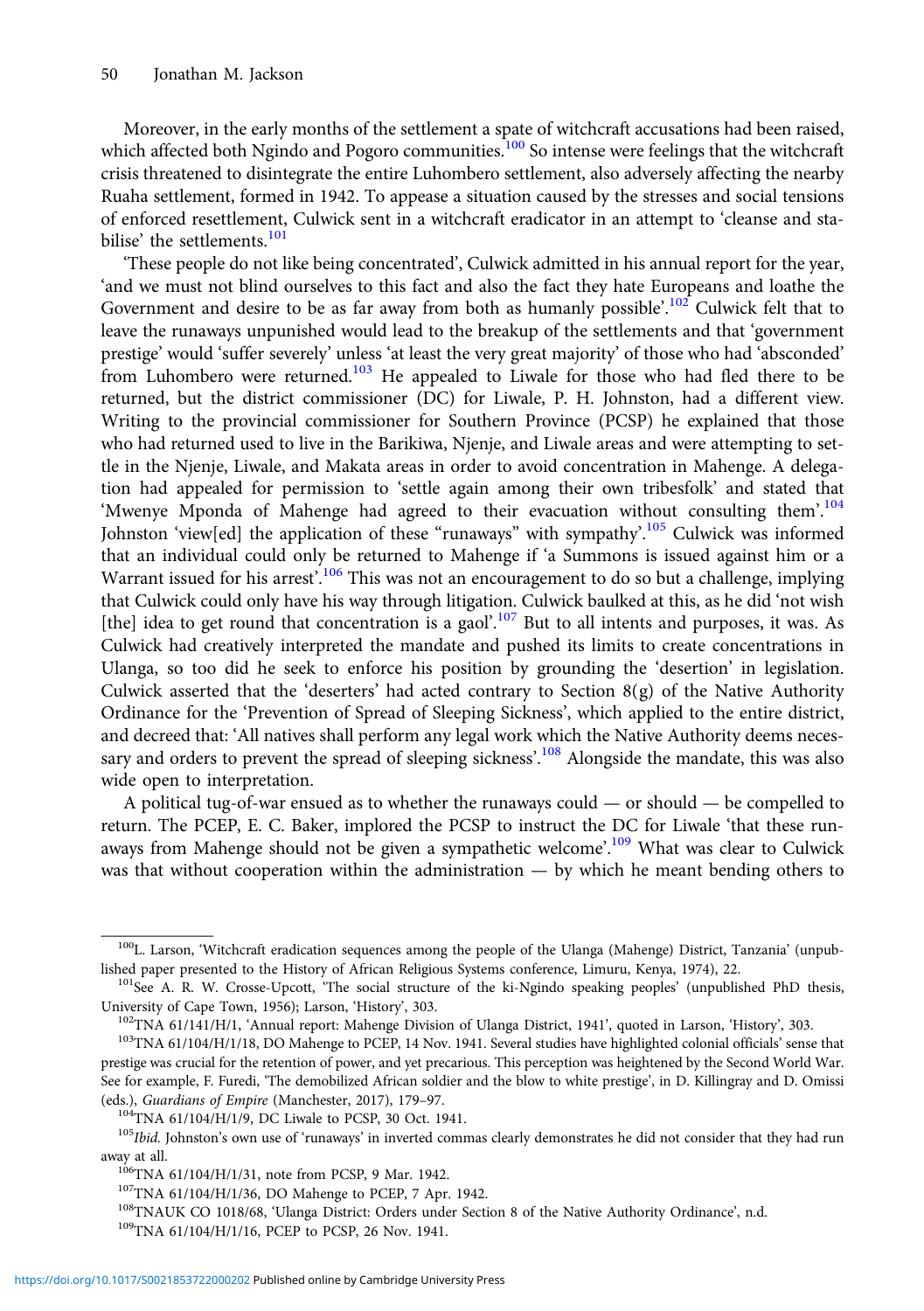his will — imposing this legislation would prove practically impossible.<sup>110</sup> In terms of numbers, 113 were said to have gone to Songea between late 1941 and early 1943, while 127 were in Liwale. This left 1,710 taxpayers remaining in the settlement, indicating that 14 per cent of the settlers had deserted'.<sup>111</sup> Culwick criticised colonial officials in Liwale and Songea for affording 'sanctuary' for those he held as breaking legal orders and, thereby, ruining 'discipline . . . and the efficacy of expensive sleeping sickness measurements'.<sup>112</sup> He felt that continued 'abscondment' was 'encouraged by the failure of the Liwale administration to return a single runaway who has escaped across the border' and that he 'cannot stop runaways if it appears . . . that the DC Liwale does not intend to co-operate and his Native Authorities continue to welcome those absconding'.<sup>113</sup> He feared that unless the deserters were returned to Luhombero, 'then the whole scheme of concentration in this area [wa]s doomed to failure'.<sup>114</sup> Liwale's officials were quick to place Culwick 'under a misapprehension' that there had been any such failure, but rather Baker had since told Johnston that no one should be returned by force and the so-called runaways could be allowed to stay if all taxes owed to government were paid.<sup>115</sup> Culwick's arrogance and hubris is exposed as he wrote to the PCEP:

It is not my custom to query my PC's instructions, but I feel bound to point out that important matters of principle have apparently been overlooked, and that serious consequences may follow unless the position is rectified. $116$ 

Culwick ends his polemic by referencing an 'enclosed permit from the Native Authority, Songea' that 'allows [his] people to break Government's orders' and 'will illustrate to what extent discipline and interprovincial cooperation has broken down'.<sup>117</sup> The permit, dated 10 December 1941 and signed by Nduna Mk. S. [Mkafu Saidi] Palango, lists the names of nine men followed by the statement: 'Therefore these people are not permitted to be arrested by anyone. They have paid all their tax to me. They are *my* people'.<sup>118</sup>

It is an irony that when Culwick perceived a threat of migrating families from Liwale to Ulanga, he closed the border, whereas now that people had fled from Ulanga to Liwale (and elsewhere) he insisted they be returned. This was a challenge to his autonomy and a matter more concerned with the politics of colonial authority than the health and welfare of people who ought to be afforded the freedom to manage their own societies. But this was not Culwick's view. His paternalism was a woeful manifestation of that part of Article 22 of the League of Nations Covenant which suggested that Tanganyika was 'inhabited by peoples not yet able to stand by themselves under the strenuous conditions of the modern world<sup>'</sup>.<sup>119</sup> Luhombero's deserters offer further examples of considerable dissent against concentration and the coercion required to establish and maintain the settlements. Throughout 1942 and 1943, the situation at Luhombero remained difficult, and Culwick believed that his failure to return the 'deserters' to the settlement was the cause of his worsening struggle to foster local support for further resettlement in Ulanga, especially at Mofu, Mbingu, and Mgeta.<sup>120</sup> During 1942 some voluntarily returned to Luhombero, reportedly because food was

<sup>110</sup>TNA 61/104/H/1/6, DO Kiberege to PCEP, 17 June 1942.<br><sup>111</sup>TNA 61/104/H/1/140, PCEP to CS, 8 June 1943.<br><sup>112</sup>TNA 61/104/H/1/62, DO Kiberege to PCEP, 17 June 1942.<br><sup>113</sup>TNA 61/104/H/1/28, Administrative Office Mahenge t lation from Swahili: 'Kwa hivi watu hawa hawana ruksa kukamatwa na mtu yeyote na kodi yao wamelipa kabisa kwangu ni watu wangu'.<br><sup>119</sup>Leubuscher, *Tanganyika Territory*, 195.<br><sup>120</sup>TNA 61/104/H/1/133, DC Ulanga to PCEP, 23 May 1943.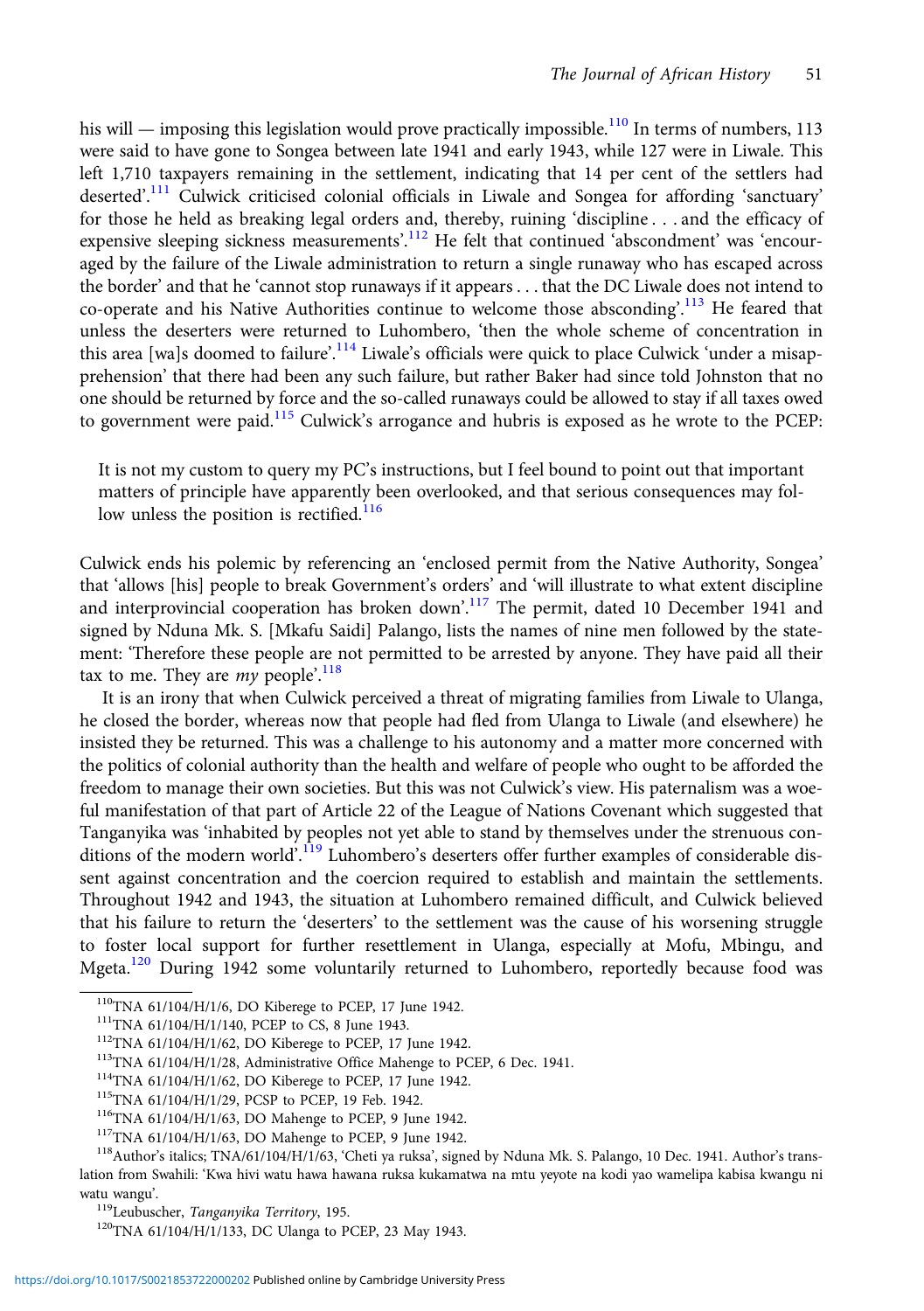'plentiful', and a blind eye was then turned. It was considered that the agricultural success of the settlement might be Culwick's 'best asset in stopping persons from leaving' in the future, rather than further acts of coercion.<sup>121</sup> For Culwick, discipline and authority had been diminished. 'Government has been weak', he wrote, and 'has been successfully defied, has made a laughing-stock of the jumbes, and has failed to keep its promises'.<sup>122</sup> Despite Culwick's complaints, it is important to note that by 1945, when sleeping sickness resettlement concluded in Ulanga, estimates for the number of those resettled there ranked second highest by district throughout Tanganyika.<sup>123</sup> Between 1939 and 1945, at least 37,188 people — or 30 per cent of the entire population of Ulanga as recorded in  $1948$  — were resettled across ten settlements.<sup>124</sup>

#### Conclusion

The use of coercion to implement sleeping sickness control measures in Tanganyika beyond Ulanga is well-documented and hardly concealed. In a 1949 article for Tanganyika Notes and Records, G. W. Hatchell wrote that 'it was eventually necessary to employ the more forceful methods of threats of the anger of Government, with consequent punishment, if they refused to move<sup>'</sup>.<sup>125</sup> One memorandum detailed how, in enforcing removals, officials 'may have to "push" the people out and see that the old huts are burned'.<sup>126</sup> Coercion was thought of positively and even mythologised, while afflicted African populations were patronised. J. P. Moffett saw concentration as a 'means of salvation', and wrote that those who had been resettled were 'now happy and contented' as if stripped of all agency.<sup>127</sup> Sleeping sickness was certainly a real problem, tsetse were indeed widespread, and the presence of both in Ulanga was not fabricated. However, the way in which disproportionate threat served as grounds for the wholescale reordering of communities was subterfuge and a gross violation. Writing in 1948, Professor Patrick Buxton, medical entomologist and author of the seminal 1948 text Trypanosomiasis in Eastern Africa, considered that 'because the Busoga epidemic was such an immense disaster, there is a tendency to exaggerate the importance of human sleeping sickness in Eastern Africa'.<sup>128</sup> Culwick was among the worst perpetrators of this hyperbole, as evidenced through his tyrannical attempts to effect social engineering disguised as disease control.

This article also speaks to 'tensions of empire' as presented by Frederick Cooper and Ann Laura Stoler.<sup>129</sup> It is a contribution to the uncovering of 'conflicting conceptions of morality and progress, which shaped formal debates as well as subterranean discourses among high and low-level officials' while illustrating 'competing agendas for using power, competing strategies for maintaining control, and doubts about the legitimacy of the venture<sup>'</sup>.<sup>130</sup> In both cases presented here, Culwick is incandescent at his perception of how interdepartmental and interprovincial cooperation had broken down, providing further evidence of the 'anxiety of colonizers lest tensions among themselves . . . fracture the façade'.<sup>131</sup>

(Berkeley, 1997).<br> $\frac{130}{130}$ Cooper and Stoler, 'Introduction', 609.<br> $\frac{131}$ Ibid.

<sup>&</sup>lt;sup>121</sup>TNA 61/104/H/1/55, PCEP to DO Mahenge, 28 May 1942.<br><sup>122</sup>TNA 61/104/H/1/68, DO Mahenge to PCEP, 22 June 1942.<br><sup>123</sup>McHenry, *Tanzania's Ujamaa Villages*, 25.<br><sup>124</sup>These were: Luhombero, Ruaha, Lupiro-Mchangani, Iragu 27 (1949), 62.<br><sup>126</sup>Wellcome Collection for Contemporary Archives, London (WCCA) WTI/TRY/C18/4, H. M. O. Lester, memorandum,

<sup>&#</sup>x27;Sleeping sickness concentration, Tanganyika Territory', 14 Dec. 1938.<br><sup>127</sup>J. P. Moffett, 'A strategic retreat from tsetse fly: Uyowa and Bugomba concentrations, 1937', *Tanganyika Notes and* 

Records, 7 (1939), 35–7.<br><sup>128</sup>Buxton, *Trypanosomiasis*, 43. 13. 129F. Norther and A. L. Stoler, 'Introduction: tensions of empire; colonial control and visions of rule', *American Ethnologist*, 16:4 (1989), 609–21. See also, F. Cooper and A. L. Stoler (eds.), Tensions of Empire: Colonial Cultures in a Bourgeois World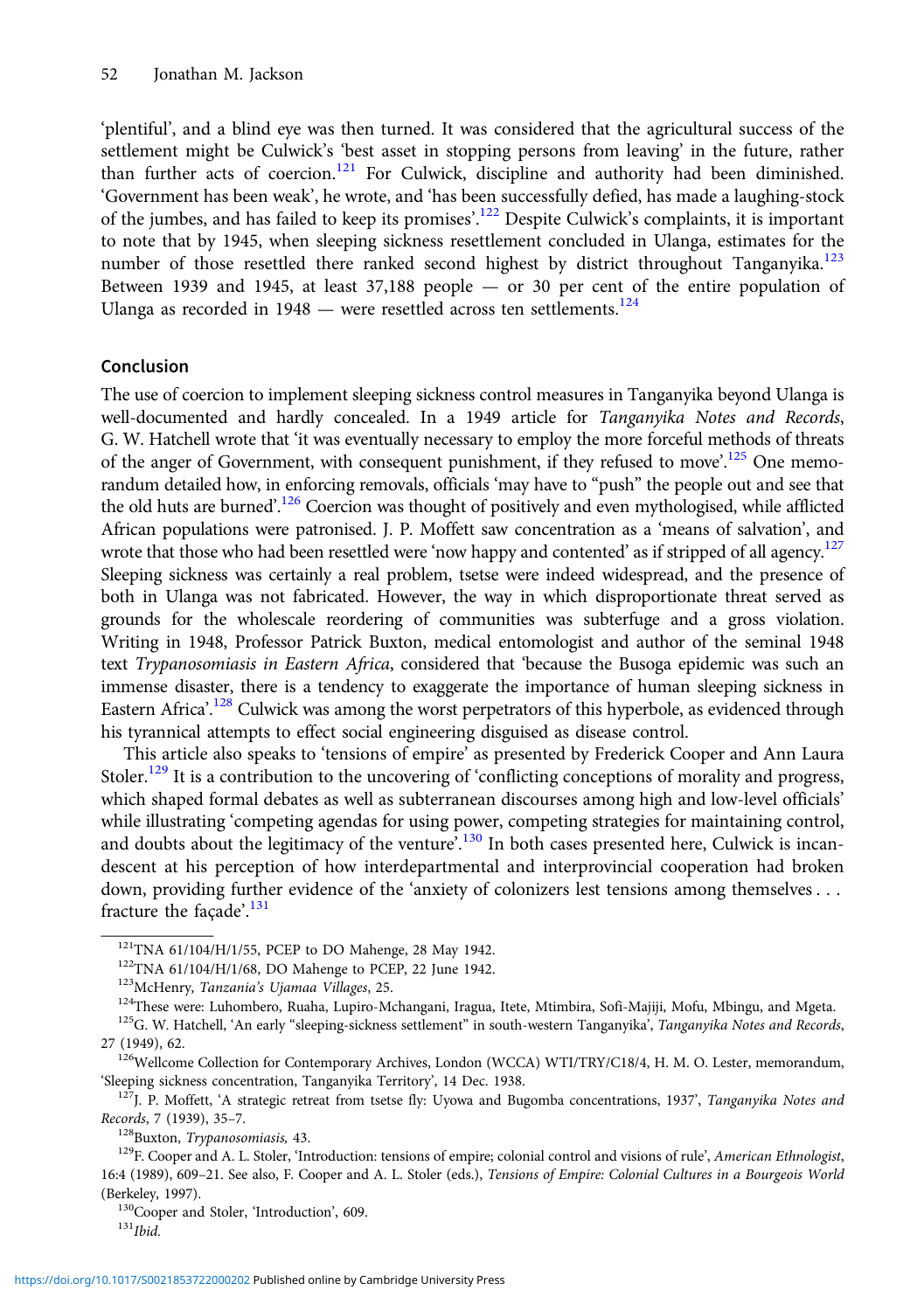In 1943, Sleeping Sickness Officer H. Fairbairn proposed that 'as post-war planning is discussed, it is urged that resettlement of all the people of Tanganyika, who are scattered in tsetse bush, should be adopted as part of the Government's policy'.<sup>132</sup> Fairbairn considered that grounds for resettlement should be undertaken 'as part of Government's deliberate policy to improve the social and economic welfare of the people for whom they are responsible' and noted that resettlement solely as an economic measure remained 'an interference with the liberty of the subject'.<sup>133</sup> Fairbairn proposed that the scheme for wholesale resettlement should be separated from the Medical Department and placed under the direction of a specially selected officer. Fairbairn suggested Culwick, outlining that:

The Officer should be selected for his administrative ability and experience, his broad social outlook and scientific approach to social problems, his interest in nutrition and native welfare, his appreciation of the medical, agricultural, veterinary and educational problems with which he will have to deal, and his knowledge of native mentality and his ability to influence it.  $134$ 

This description of the qualities the proposed Officer in Charge of Settlements ought to possess is implicitly Fairbairn's description of Culwick. Moreover, it is not only how Culwick might have once described himself, but remains how Culwick might be broadly understood today. Culwick's published studies and articles are widely cited throughout scholarship, but many inadvertently reproduce his own representations of himself during the colonial era.<sup>135</sup> Few studies challenge these prevailing representations and approach a holistic analysis. He has therefore largely escaped far-reaching interrogation, critique, or criticism.<sup>136</sup> Scholarly engagement with Culwick is predominantly bound to the colonial era, and little connection has been made between the apparently genial, liberal, and progressive 'colonial ethnographer and administrator' who promoted the paramountcy of African welfare in the 1930s and 1940s, and the later Chairman of the Kenya United Party and supporter of racial segregation under apartheid in South Africa in the 1960s. But is it surprising?

It is clear that Culwick viewed the multiethnic population of Ulanga as a racial hierarchy. He counted Towegale Kiwanga — the *mtema* (leader) of the Bena — as a 'close friend' and his ethnography placed the Bena at the utmost echelon of Ulanga's societies.<sup>137</sup> Further insights into Culwick's approach to colonial administration are found in his later writings of the  $1960s$ .<sup>138</sup> He reflected that 'the prosperity of Towegale's people depended . . . on what some would call his "unwarranted interference with the liberty of the subject"', recalling the phrase that Culwick and Fairbairn used in relation to the use of coercion in resettlement.<sup>139</sup> His vision of a benevolent authoritarianism was modelled to some extent on his perception of tribal rule, and he wrote that 'this tribal African [Kiwanga] realised what Democracy had missed — that 95% of people are only fit to obey orders and lack the mental equipment to form a balanced judgment on any matter other than their own very simple day-to-day affairs'.<sup>140</sup> While Kiwanga was but one local authority

<sup>&</sup>lt;sup>132</sup>TNA 31731, Fairbairn to Governor, 17 Sep. 1943.<br><sup>133</sup>TNA 31731, H. Fairbairn, 'Resettlement of the Population as a Preventive Measure against Sleeping Sickness: the Development and Reorientations of this Policy', 1943; TNA 31731, H. Fairbairn, 'Memorandum No. 5: Resettlement of the Population as a Medical and Social Measures in the Development of Tanganyika Territory', 1943. Fairbairn considered the scheme had the same moral justification as compulsory slum clearance and rehousing in Britain.<br><sup>134</sup>Ibid.<br><sup>135</sup>For a typical representation of Culwick, see J. Monson, 'Memory, migration and the authority of history in

Tanzania, 1860–1960', *The Journal of African History* 41:3 (2000), 347–72.<br><sup>136</sup>One example that does achieve this is Doyle, 'Social disease'.<br><sup>137</sup>Culwick and Culwick, *Ubena*; see also, Monson, 'Memory'.<br><sup>138</sup>Culwick,